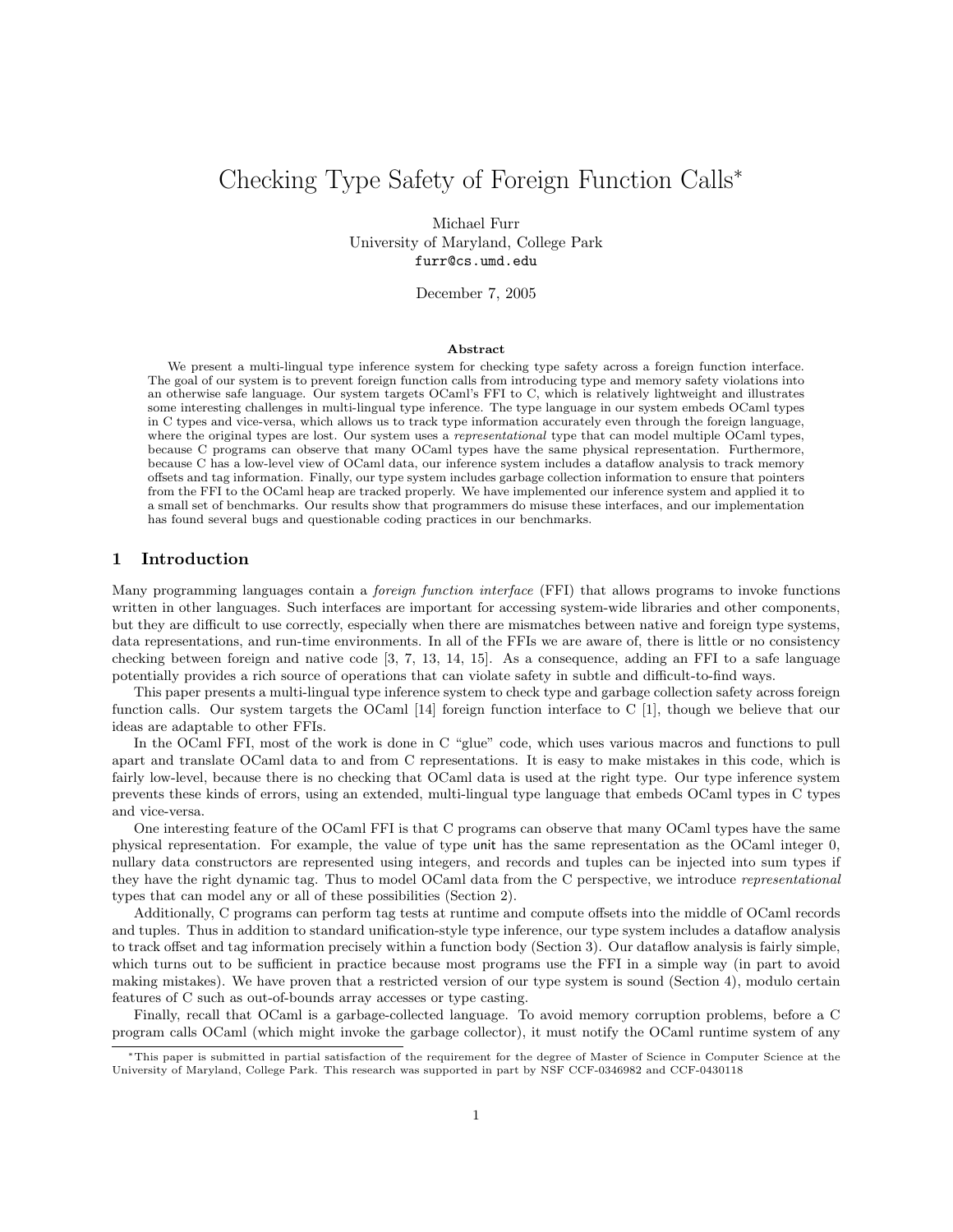| $mltype :: =$          |  | unit   int   $mltype \times mltype$                          |  |  |  |
|------------------------|--|--------------------------------------------------------------|--|--|--|
|                        |  | $\vert$ $S + \cdots + S \vert$ mltype ref                    |  |  |  |
|                        |  | $mltupe \rightarrow mltupe$                                  |  |  |  |
|                        |  | $S$ ::= Constr   Constr of mitype                            |  |  |  |
| (a) OCaml Type Grammar |  |                                                              |  |  |  |
|                        |  | $ctype$ :: void   int   value   $ctype *$                    |  |  |  |
|                        |  | $\vert$ ctype $\times \ldots \times ctype \rightarrow ctype$ |  |  |  |
| (b) C Type Grammar     |  |                                                              |  |  |  |

Figure 1: Source Type Languages

pointers it has to the OCaml heap. This is easy to forget to do, especially when the OCaml runtime is called indirectly. Our type system includes effects to track functions that may invoke the OCaml GC and ensure that pointers to the OCaml heap are registered as necessary.

To test our ideas, we have implemented our inference system and applied it to a small set of benchmarks. In our experiments we have found a number of outright bugs in FFI code, as well as several examples of questionable coding practice. Our results suggest that multi-lingual type inference is a beneficial addition to an FFI system.

In summary, the contributions of this work as are follows:

- We develop a multi-lingual type inference system for a foreign function interface that mutually embeds the type system of each language within the other. Using this information, we are able to track type information across foreign function calls.
- Our type system uses representational types to model the multiple physical representations of the same type. In order to be precise enough in practice, our analysis tracks offset and tag information flow-sensitively, and it uses effects to ensure that garbage collector invariants are obeyed in the foreign language. We have proven that a restricted version of our system is sound.
- We describe an implementation of our system for the OCaml to C foreign function interface. In our experiments, we found a number of bugs and questionable practices in a small benchmark suite.

# 2 Multi-Lingual Types

We begin by describing OCaml's foreign function interface to C and developing a grammar for multi-lingual types.

In a typical use of the OCaml FFI, an OCaml program invokes a C routine, which in turn invokes a system or user library routine. The C routine contains "glue" code to manipulate structured OCaml types and translate between the different data representations of the two languages.

Figure 1 shows the source language types. OCaml (Figure 1a) includes unit and int types, product types (records or tuples), and sum types. Sums are composed of type constructors S, which may optionally take an argument. OCaml also includes types for updatable references and functions. C (Figure 1b) includes types void, int, and the type value, to which all OCaml data is assigned (see below). C also includes pointer types, constructed with \*, and functions.

To invoke a C function called  $c$ -name, the OCaml program must contain a declaration of the form

external 
$$
f : mltype = "c_name"
$$

where  $mltype$  is an OCaml function type. Calling f will invoke the C function declared as

value c\_name(value  $arg1, \ldots$ , value  $argn$ );

As this example shows, all OCaml data is given the single type value in C. However, different OCaml types have various physical representations that must be treated differently, and there is no protection in C from mistakenly using OCaml data at the wrong type. As a motivating example, consider the following OCaml sum type declaration:

type  $t = A$  of int  $| B | C$  of int  $*$  int  $| D$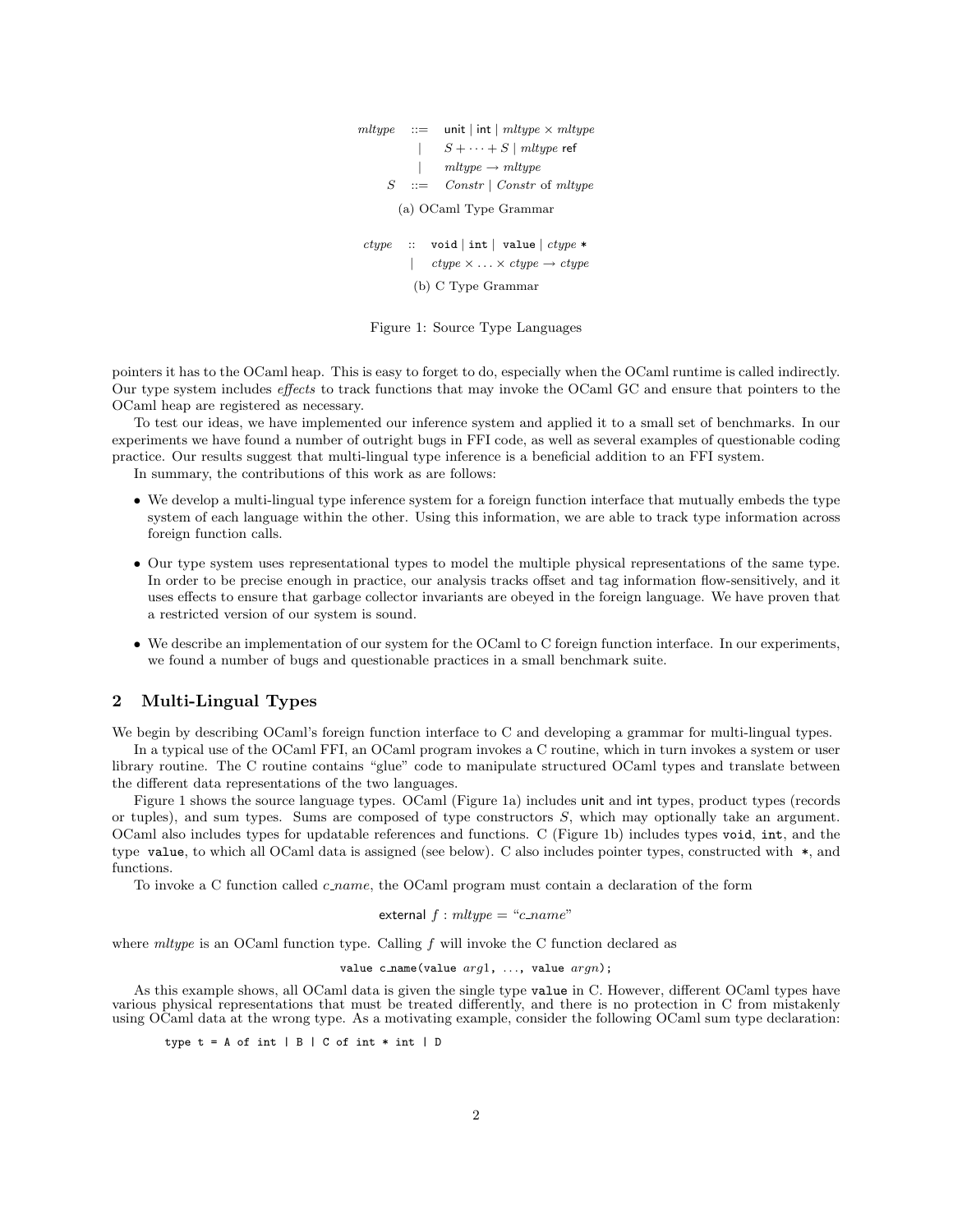```
1 if(Is_long(x)) {<br>2 switch(Int_v
2 switch(Int_val(x)) {<br>3 case 0: /* R */3 case 0: /* B * break;<br>4 case 1: /* D * break:
4 case 1: /* D */ break;<br>5 } } else {
\begin{array}{c} 5 \\ 6 \end{array} } } else {
          switch(Tag_val(x)) {
7 case 0: /* A */ break;
8 case 1: /* C */ break;<br>9 } }
     9 } }
```
Figure 2: Code to Examine a Value of Type t

```
ct ::= void | int | mt value | ct *| ct \times \cdots \times ct \rightarrow_{GC} ctGC ::= \gamma | gc | nogc
 mt ::= \alpha \mid mt \rightarrow mt \mid ct custom | (\Psi, \Sigma)\Psi ::= \psi | n | T\Sigma ::= σ | ∅ | \Pi + Σ\Pi ::= \pi | \emptyset | mt \times \Pi
```
Figure 3: Multi-Lingual Type Language

This type has nullary (no-argument) constructors B and D and non-nullary constructors A and C.

Each nullary constructor in a sum type is numbered from 0, and is represented in memory directly as that integer. Thus to C functions, nullary constructors look just like OCaml ints, e.g., B and int 0 are identical. Additionally, the value of type unit is also represented by the integer 0.

The low-order bit of such *unboxed* values is always set to 1 to distinguish them from pointers. C routines use the macro Val int to convert to such tagged integers and Int val to convert back. There are no checks, however, to ensure that these macros are used correctly or even at all. In particular, in the standard OCaml distribution the type value is a typedef (alias) of long. Thus one could mistakenly apply Int val to a boxed value (see below), or dually apply Val int to a value. In fact, we found several examples of this mistake in our benchmarks (see Section 5.2).

Each non-nullary constructor in a sum type is also numbered separately from 0. These constructors are represented as boxed values or pointers to structured blocks on the heap. A structured block is an array of values preceded by a header, which contains, among other things, a tag with the constructor number. For example, the constructor C of type t is represented as



Products that are not part of a sum are represented as structured blocks with tag 0.

Boxed values are manipulated using the macro Field $(x,i)$ , which expands to  $*(\text{value*})x+i)$ , i.e., it accesses the ith element in the structured block pointed to by x. There are no checks to prevent a programmer from applying Field to an unboxed value or from accessing past the end of a block.

Clearly a value of type t may have many different representations, depending on its constructor. OCaml provides a series of macros for testing tags and for determining the boxedness of a value. For example, code to examine a value of type t is shown in Figure 2. Here, Is long() on line 1 checks whether a value is a pointer. If it is unboxed, Int val() on line 2 is used to extract the tag, otherwise Tag val() is used on line 6 where x is known to be boxed.

Our goal is to accept this kind of code and infer the possible OCaml types for x. Figure 3 contains our combined, multi-lingual type language that integrates and generalizes the types in Figure 1.

Our grammar for C types ct embeds extended OCaml types mt in the type value, so that we can track OCaml type information through C. Additionally, we augment function types with an effect  $GC$ , discussed below.

Our grammar for OCaml types mt includes type variables  $\alpha$  as well as function types and custom types (see below). Note that  $\alpha$  is a monomorphic type variable, and our system does not support polymorphic OCaml types, since they seem to be uncommon in foreign functions in practice (see Section 5.1).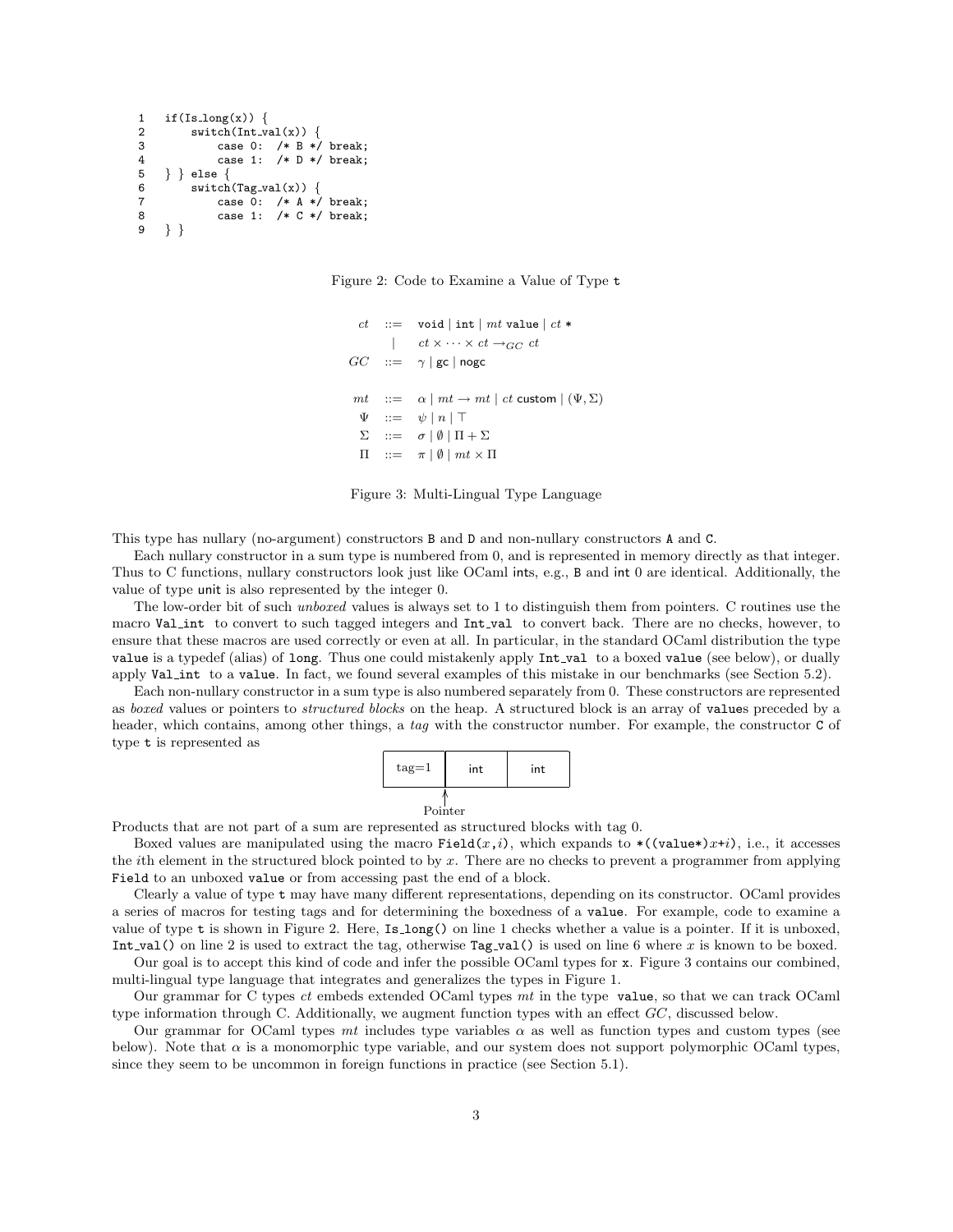$\Phi$ (external  $mltype_1 \rightarrow \cdots \rightarrow mltype_n$ ) =  $\rho({\it mlype}_1)$  value  $\times \cdots \times \rho({\it mlype}_{n-1})$  value  $\rightarrow_g$  $\rho(mltype_n)$  value g fresh  $\rho(\text{unit}) = (1, \emptyset)$ <br>  $\rho(\text{int}) = (\top, \emptyset)$  $\rho(int) = (\top, \emptyset)$ <br>  $\rho(mltype \text{ ref}) = (0, \rho(n))$  $= (0, \rho(mltype))$  $\rho(mltype_1 \rightarrow mltype_2)$ ) =  $\rho(mltype_1) \rightarrow \rho(mltype_2)$  $\rho(L_1 | L_2 \text{ of } mltype) = (1, \rho(mltype))$  $\rho(mltype_1 \times mltype_2)$  $= (0, \rho(mltype_1) \times \rho(mltype_2))$ 

Figure 4: Translation Rules for OCaml Types

All of the other OCaml types from Figure 1a—unit, integer, products, sums, and references—are modeled with a representational type  $(\Psi, \Sigma)$ . In this type,  $\Psi$  bounds the unboxed values of the type. For a sum type,  $\Psi$  is an exact value  $n$  counting the number of nullary constructors of the type. Integers have the same physical representation but could have any value, so for this case  $\Psi$  is  $\top$ .  $\Psi$  may also be a variable  $\psi$ . The  $\Sigma$  component of a representational type describes the boxed values, if any. Σ is a sequence of products Π, one for each non-nullary constructor of the type. The position of each Π in the sequence corresponds to the constructor tag number, and each Π itself contains the types of the elements of the structured block. For example, the OCaml type t has representational type  $(2, (\top, \emptyset) + (\top, \emptyset) \times (\top, \emptyset)))$ .

Notice in Figure 2 that our code to examine a value of type t does not by itself fully specify the type of x. For example, the type could have another nullary constructor or non-nullary constructor that simply is not checked for. Thus our grammars for  $\Sigma$  and  $\Pi$  include variables  $\sigma$  and  $\pi$  that range over sums and products [19], which we use to allow sum and product types to grow during inference. Only when an inferred type is unified with an OCaml type can we know its size exactly.

In addition to using OCaml data at the correct type, C FFI functions that call the OCaml runtime must notify the garbage collector of any C pointers to the OCaml heap. To do so, C functions use macros CAMLparam and CAMLlocal to register parameters and locals, respectively. If a function registers any such pointers, it must call CAMLreturn upon exiting to release the pointers. It is easy to forget to use these macros, especially when functions only indirectly call the OCaml runtime, as we have found in our experiments (Section 5.2). Thus in our type language, we annotate each function type with a garbage collection effect GC, either a variable  $\gamma$ , gc if the function may invoke the garbage collector, or nogc if it definitely will not. GC naturally forms the two-point lattice with order nogc  $\subseteq$  gc (note we reserve  $\leq$  for the total ordering over the integers and use  $\sqsubseteq$  for partial orders over any other lattice). Our type system ensures that all necessary variables are registered before calling a function with effect gc.

Finally, sometimes it is useful to pass C data and pointers to OCaml. For example, glue code for a windowing library might return pointers representing windows or buttons to OCaml. It is up to the programmer to assign such data appropriate (distinct) opaque OCaml types, but there is no guarantee that different C types will not be conflated, and perhaps misused. Thus our grammar for OCaml types mt includes types ct custom that track the C type of embedded data. Our inference system checks that OCaml code faithfully distinguishes the C types, so that it is not possible to perform a C type cast by passing a pointer through OCaml.

# 3 Type System

In this section, we present our multi-lingual type inference system. Our inference system takes as input a program written in both OCaml and C and proceeds in two stages. We begin by analyzing the OCaml source code and converting the source types of FFI functions into our multi-lingual types (Section 3.1). The second stage of inference begins with a type environment containing the converted types and applies our type inference algorithm to the C source code to detect any type errors (Section 3.3).

## 3.1 Type Inference for OCaml Source Code

The first stage of our algorithm is to translate each external function type declared in OCaml into our multi-lingual types. Restricting ourselves to the type information from OCaml is sufficient for checking that C code uses OCaml data correctly. We then combine the converted types into an initial type environment  $\Gamma_I$ , which feeds into the second stage.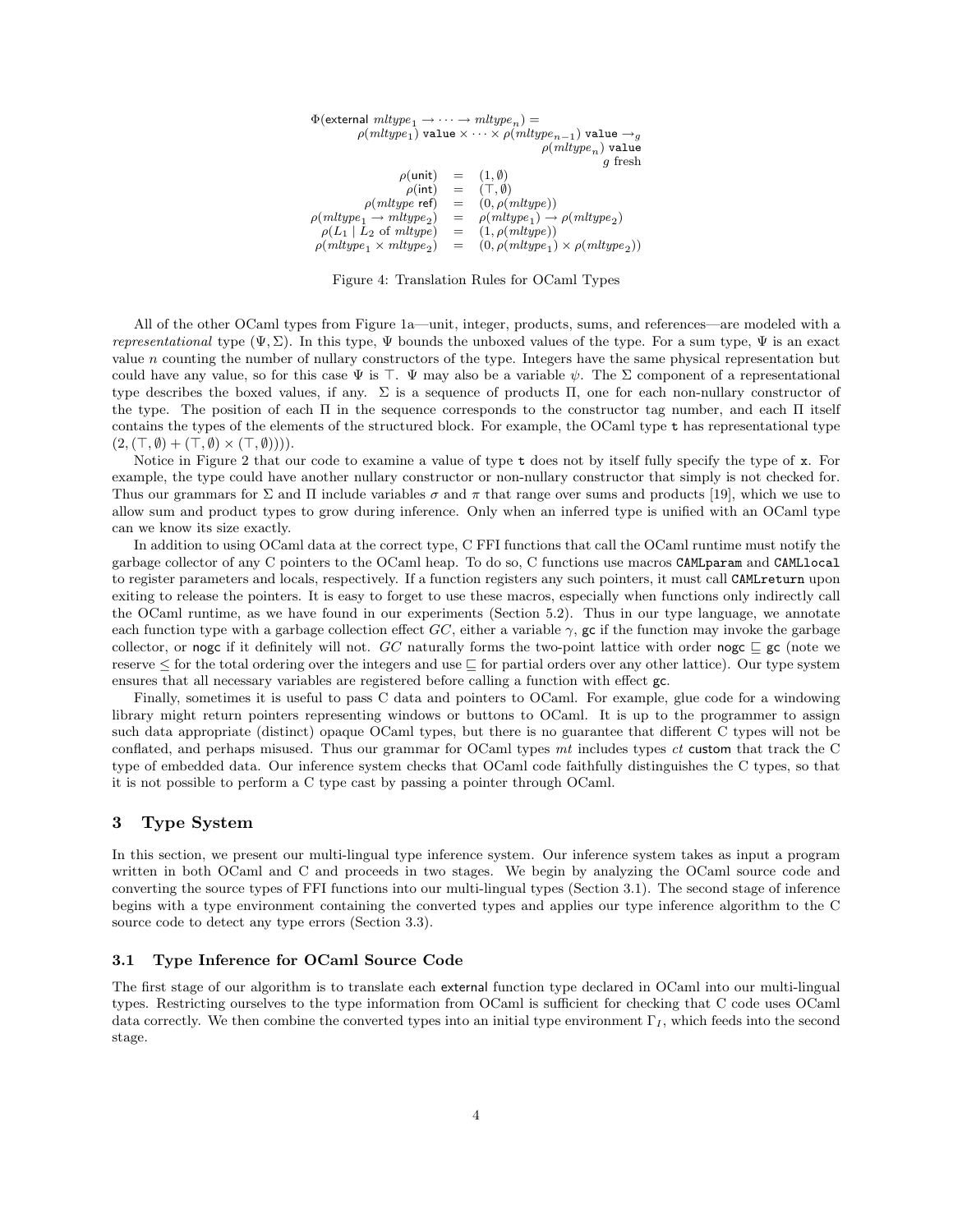|                    | $e$ ::= $n    val  * e   e aop e   e +_0 e   (ct) e  $ Valint $e  $ Int_val $e$ |
|--------------------|---------------------------------------------------------------------------------|
|                    | $lval ::= x   * (e +_p n)$                                                      |
|                    | $aop ::= + - *  ==  $                                                           |
|                    | $s$ : = $s$ ; $s$   return $e$   CAML return(e)   lval := $f(e, \ldots, e)$     |
|                    | $lval := e \mid L : s \mid \text{goto } L \mid \text{if } e \text{ then } L$    |
| $\mathbf{L}$       | if_unboxed(x) then L   if_sum_tag(x) == n then L                                |
|                    | if int $\text{tag}(x) == n$ then L                                              |
|                    | d ::= $ctype x = e$ CAMLprotect $(x)$                                           |
|                    | $f$ ::= function ctype $f(ctype x, \ldots, ctype x) d^* s$                      |
| $\mathbf{I}$       | function ctype $f(ctype x, \ldots, ctype x)$                                    |
| $\therefore = f^*$ |                                                                                 |

Figure 5: Simplified C Grammar

We construct  $\Gamma_I$  using the type translation function  $\Phi$  given in Figure 4. In this definition, we implicitly assume that  $mltype_n$  is not constructed with  $\rightarrow$ , i.e., that the arity of the function whose type is being translated is n.

In Figure 4,  $\rho$  gives unit and int both pure unboxed types, with no  $\Sigma$  component. Since unit is a singleton type, we know its value is 0, and we assign it type  $(1, \emptyset)$ . This is the same as the representational type for a degenerate sum type with no non-nullary constructors and exactly one nullary constructor. This is correct because that one nullary constructor has the same representation as unit. In contrast, int may represent any integer, and so it is not compatible with any sum types.

The  $\rho$  function encodes mutable references as a boxed type with a single non-nullary constructor of size 1. Regular function types are converted to mt function types. Finally, rather than give the general case for sums and products, we illustrate the translation with two sample cases. Sum types are handled by counting the nullary constructors and mapping each non-nullary constructor to a product type representing its arguments. In the definition of  $\rho$  in Figure 4, we show the translation of a sum type with one nullary constructor and one non-nullary constructor. Product types are handled by making an appropriate boxed type with no nullary constructors and a single non-nullary constructor of the appropriate size.

## 3.2 C Source

After we have applied the rules in Figure 4 to the OCaml source code, we begin the second phase of our system, which infers types for C source code using the information gathered in the first phase. We present our algorithm for the C-like language shown in Figure 5, based on the intermediate representation of CIL [18], which we used to construct our implementation. In this language, expressions e are side-effect free and contain the usual constructs. We include pointer arithmetic  $e_1 +_p e_2$  for computing the address of offset  $e_2$  from the structured block pointed to by  $e_1$ . Pointer arithmetic can be distinguished from other forms using standard C type information. Our system allows values to be treated directly as pointers, though in actual C source code they are first cast to value \*. Our system includes type casts  $(ct)$  e, which casts e to type ct. Our formal system only allows certain casts to and from value types; other casts are modeled using heuristics in the implementation. We include as primitives the Val int and Int val conversion functions. Note that we omit the address-of operation &. Variables whose address is taken are treated as globals by the implementation, and uses of & that interact with \* are simplified away by CIL. L-values lval are the restricted subset of expressions that can appear on the left-hand side of an assignment.

Statements s can be associated with a label L. We include as primitives three conditional tests for inspecting a value at run time. The conditional if sum  $\text{tag}(x)$  tests the runtime tag of a structured block pointed to by x. Similarly, the conditional  $if.int.tag(x)$ , used for nullary constructors, tests the runtime value of unboxed variable x. In actual C source code, these tests are made by applying Tag-val or Int-val, respectively, and then checking the result. The conditional if unboxed(x) checks to see whether x is not a pointer.

Statements also include the special form CAMLreturn for returning from a function, releasing all variables registered with the garbage collector. This statement should be used in place of return if and only if local variables have been registered by declaring them with CAMLprotect, our formalism for CAMLlocal and CAMLparam.

Programs p consist of a sequence of function declarations and definitions f. We omit global variables, since our implementation forbids values from being stored in them (see Section 5.1). We assume all local variables are defined at the top-level of the function.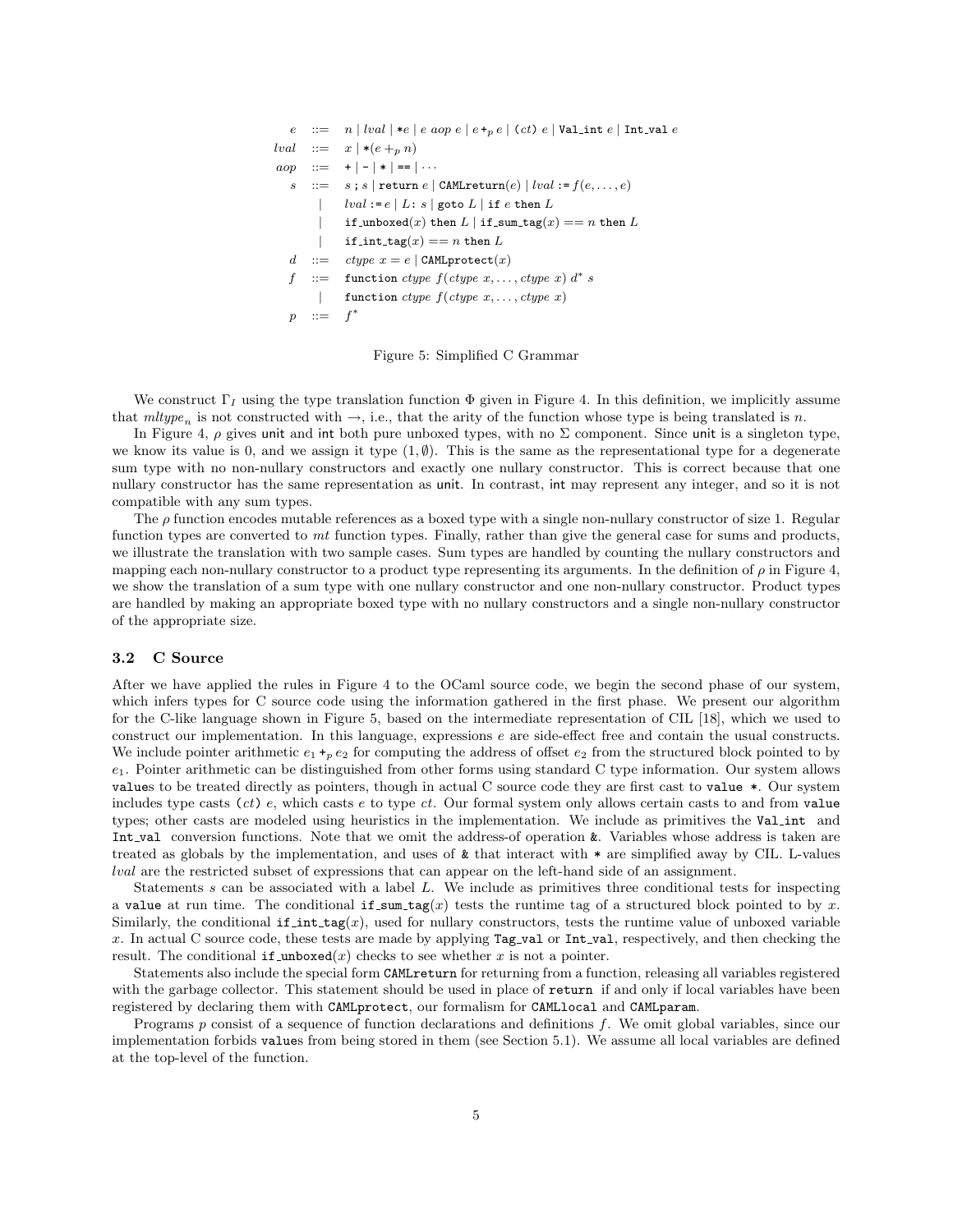#### 3.3 Type Inference for C Source Code

The second phase of our type inference system takes as input C source code and the initial environment  $\Gamma_I$  from the first phase of the analysis (Section 3.1). Recall the example code in Figure 2 for testing the tags of a value. In order to analyze such a program, we need to track precise information about values of integers, offsets into structured blocks, and dynamic type tags for sum types. Thus our type system infers types of the form  $ct[B{I}]{T}$ , where B tracks boxedness (i.e., the result of if unboxed), I tracks an offset into a structured block, and  $T$  tracks the type tag or value of an integer. In our type system,  $B$ ,  $I$ , and  $T$  are computed flow-sensitively, while  $ct$  is flow-insensitive.  $B$ , I, and T are given by the following grammar:

$$
B ::= \text{boxed} | \text{unboxed} | \top | \bot
$$
  

$$
I, T ::= n | \top | \bot
$$

I and T are lattices with order  $\bot \sqsubseteq n \sqsubseteq \top$ , and we extend arithmetic on integers to I as  $\top$  aop I =  $\top$ ,  $\bot$  aop I = ⊥, and similarly for T. B also forms a lattice with order  $\bot \sqsubseteq$  boxed  $\sqsubseteq \top$  and  $\bot \sqsubseteq$  unboxed  $\sqsubseteq \top$ . We define  $ct[B\{I\}]\{T\} \sqsubseteq ct'[B'\{I'\}]\{T'\}$  if  $ct = ct'$ ,  $B \sqsubseteq B'$ ,  $I \sqsubseteq I'$ , and  $T \sqsubseteq T'$ . We use  $\sqcup$  to denote the least upper bound operator, and we extend  $\sqcup$  to types similarly. Notice that B, I, and T do not appear in the grammar for ct in Figure 3, and thus our analysis does not try to track them for values stored in the heap. In our experience, this is sufficient in practice. In our type rules, we allow T to form constraints with  $\Psi$  from our representational types; the main difference between them is that  $\Psi$  may be a variable.

The meaning of  $ct[B\{I\}]\{T\}$  depends on ct. If ct is value, then B represents whether the data is boxed or unboxed. If  $B$  is unboxed, then  $T$  represents the value of the data (which is either an integer or nullary constructor), and I is always 0. If B is boxed, then T represents the tag of the structured block and I represents the offset into the block. For example, on line 8 of Figure 2, x would have type  $ct$ [boxed{0}]{1} since it represents constructor C.

Otherwise, if ct is int, then B is  $\top$ , I is 0, and T tracks the value of the integer, either  $\bot$  for unreachable code, a known integer n, or an unknown value  $\top$ . For example, the C integer 5 would have type  $int[\tau(0)]\{5\}$ . Finally, for all other *ct* types,  $B = T = \top$  and  $I = 0$ .

We say that a value is *safe* if it is either unboxed or a pointer to the first element of a structured block, and we say that any other ct that is not value is also safe. Intuitively, a safe value can be used directly at its type, and for boxed types the header can be checked with our regular dynamic tests. This is not true of a value that points into the middle of a structured block. Our type system only allows offsets into OCaml data to be calculated locally within a function, and so we require that any data passed to another function or stored in the heap is safe. Notice that in our system, data with a type where  $I = 0$  is safe. Additionally, none of our type rules allow  $I = \top$ , and if that occurs during iteration the program will not type check.

Type environments Γ map variables to types  $ct[B{I}][T]$ . Judgments also include a protection set P, which contains those variables that have been registered with the garbage collector by CAMLprotect. We split the type inference rules into expressions and statements, and discuss each in turn.

#### 3.3.1 Expressions

Figure 6 gives our type rules for expressions. This system proves judgments of the form  $\Gamma, P \vdash e : ct[B\{I\}]\{T\}$ , meaning that in type environment  $\Gamma$ , the C expression e has type ct, boxedness B, offset I, and value/tag T.

We discuss the rules briefly. In all of the rules, we assume that the program is correct with respect to the standard C types, and that full C type information is available. Thus some of the rules apply to the same source construct but are distinguished by the C types of the subexpressions.

The rule (Int Exp) gives an integer the appropriate type, and (Var Exp) is standard. (Val Deref Exp) extracts a field from a structured block. To assign a type to the result, the sum must have a known tag m and offset n, and we use unification to extract the field type. Notice that the resulting B and T information is  $\top$ , since they are unknown, but the offset is 0, since we will get back safe OCaml data. This rule, however, cannot handle the case when records or tuples that are not part of sums are passed to functions, because their boxedness is not checked before dereferencing. We use (Val Deref Tuple Exp) in this case, where  $B$  is  $\top$ . This rule requires that the type have one, non-nullary constructor. Note that since this rule generates more restrictive constraints than (Val Deref Exp), fixpoint iteration still converges. Our implementation includes similar rules for using pointer arithmetic or reading unboxed data without a boxedness test, which we omit due to lack of space.

The rule (C Deref Exp) follows a C pointer. Notice that the resulting B and T are  $\top$ . (AOP Exp) performs the aop operation on T and T' in the types. (Add Val Exp) is similar to (Val Deref Exp). Notice that it must be possible to dereference the resulting pointer. While this is not strictly necessary (we could wait until the actual dereference to enforce the size requirement), it seems like good practice not to form invalid pointers.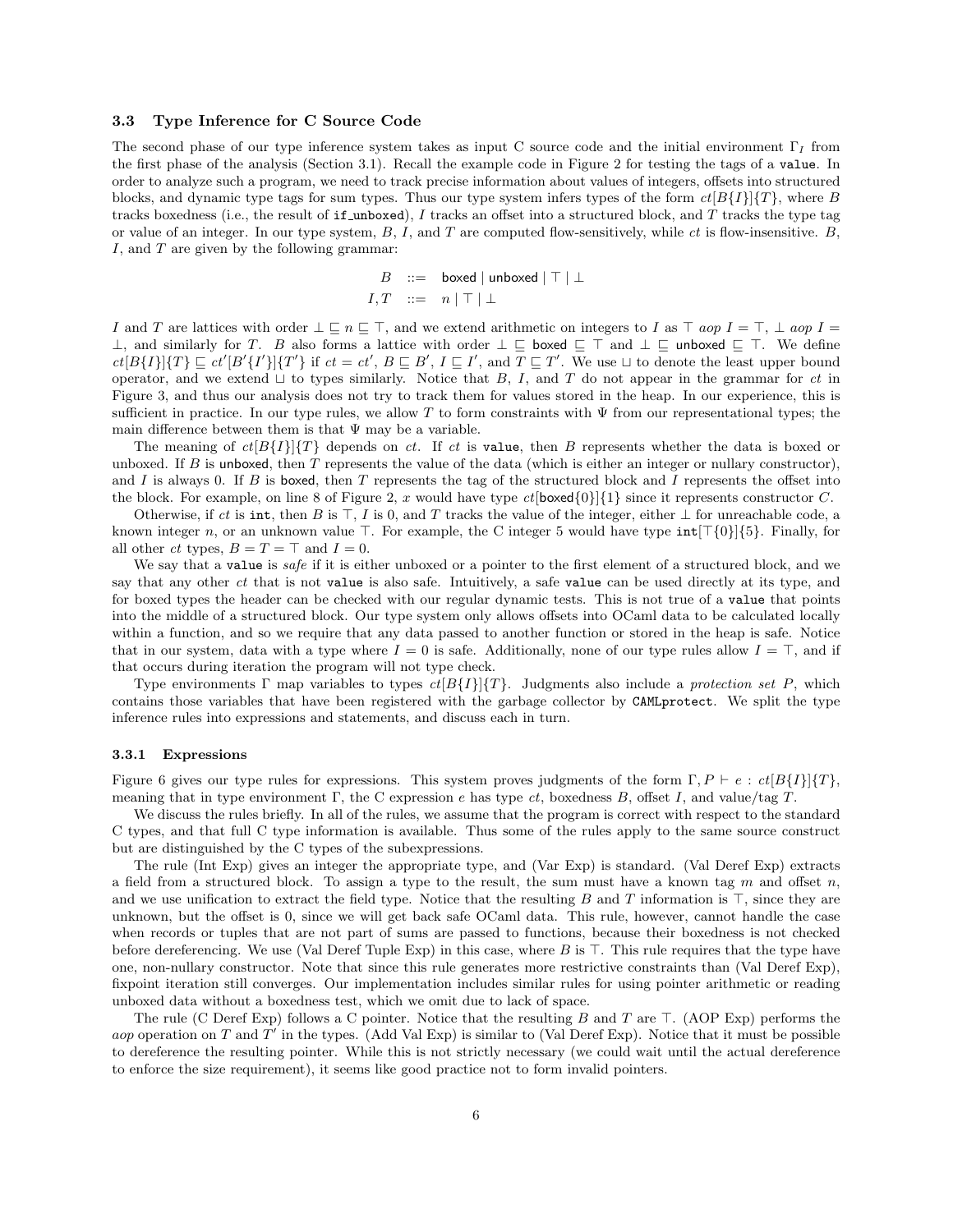Int Exp  $\Gamma, P \vdash n : \text{int}[\top\{0\}]\{n\}$ Var Exp  $x \in dom(\Gamma)$  $\Gamma, P \vdash x : \Gamma(x)$ Val Deref Exp  $\Gamma, P \vdash e : \textit{mt value}[\textit{boxed}\{n\} \{m\} \qquad \textit{mt} = (\psi, \pi_0 + \cdots + \pi_m + \sigma) \qquad \pi_m = \alpha_0 \times \ldots \times \alpha_n \times \pi \qquad \psi, \pi_i, \sigma, \alpha_i, \pi \text{ fresh}$  $\Gamma, P \vdash *e : \alpha_n \text{ value}[\top \{0\}]\{\top\}$ Val Deref Tuple Exp  $\Gamma, P \vdash e : mt$  value $[\top \{n\}] \{T\}$   $\qquad mt = (0, \sigma)$   $\qquad \sigma = \alpha_0 \times \cdots \times \alpha_n \times \pi$   $\qquad \sigma, \alpha_i, \pi$  fresh  $\Gamma, P \vdash *e : \alpha_n \text{ value}[\top\{0\}]\{\top\}$ C Deref Exp  $\Gamma, P \vdash e : ct * [\top\{0\}]\{\top\}$  $\Gamma, P \vdash *e : ct[\top \{0\}]\{\top\}$ AOP Exp  $\Gamma, P \vdash e_1 : \text{int}[\top\{0\}]\{T\}$   $\Gamma, P \vdash e_2 : \text{int}[\top\{0\}]\{T'\}$  $\Gamma, P \vdash e_1 \text{ aop } e_2 : \texttt{int}[\top\{0\}]\{T \text{ aop } T'\}$ Add Val Exp  $\Gamma, P \vdash e_1 : mt$  value[boxed $\{n\}]\{n'\}$  $\Gamma, P \vdash e_2 : \text{int}[\top\{0\}]\{m\}$   $mt = (\psi, \pi_0 + \cdots + \pi_{n'} + \sigma)$   $\pi_{n'} = \alpha_0 \times \cdots \times \alpha_{n+m} \times \pi$   $\psi, \pi_i, \sigma, \alpha_i, \pi$  fresh  $\Gamma, P \vdash e_1 +_p e_2 : (\psi, mt)$  value[boxed $\{n + m\}]\{n'\}$ ADD C  $\mathop{\rm Exp}\nolimits$  $\Gamma, P \vdash e_1 : ct * [\top\{0\}]\{\top\} \qquad \Gamma, P \vdash e_2 : \texttt{int}[\top\{0\}]\{T\}$  $\Gamma, P \vdash e_1 +_p e_2 : ct * [\top \{0\}] {\top}$ Custom Exp  $\Gamma, P \vdash e : ct * [\top \{0\}] {\{\top\}}$  $\Gamma, P \vdash$  (value) $e : ct *$  custom value $[\top \{0\}] \{\top\}$ Val Cast Exp  $\Gamma, P \vdash e : mt$  value $[B\{I\}]\{T\}$  mt = ct custom  $\Gamma, P \vdash (ct) e : ct[\top\{0\}]\{\top\}$ Val Int Exp  $\Gamma, P \vdash e : \text{int}[\top\{0\}]\{T\}$   $T + 1 \leq \psi$   $\psi, \sigma$  fresh Γ,  $P \vdash$  Val\_int  $e : (\psi, \sigma)$  value[unboxed{0}]{T} Int Val Exp  $\Gamma, P \vdash e : mt$  value[unboxed $\{0\}]\{T\}$  $\Gamma, P \vdash \mathtt{Int\_val}\ e : \mathtt{int}[\top \{0\}] \{T\}$ App  $\Gamma, P \vdash f : ct'_1 \times \cdots \times ct'_n \rightarrow_{GC'} ct$ <br>  $\Gamma, P \vdash e_i : ct_i[B_i\{0\}]\{T_i\}$   $ct_i = ct'_i$   $i \in 1..n$ <br>  $\Gamma, P \vdash cur\_func : \rightarrow_{GC} \cdot GC' \sqsubseteq GC$   $\mathbf{gc} \sqsubseteq GC \Rightarrow (ValPtrs(\Gamma) \cap live(\Gamma)) \subseteq P$  $\Gamma, P \vdash f(e_1, \ldots, e_n) : ct[\top\{0\}]\{\top\}$ 

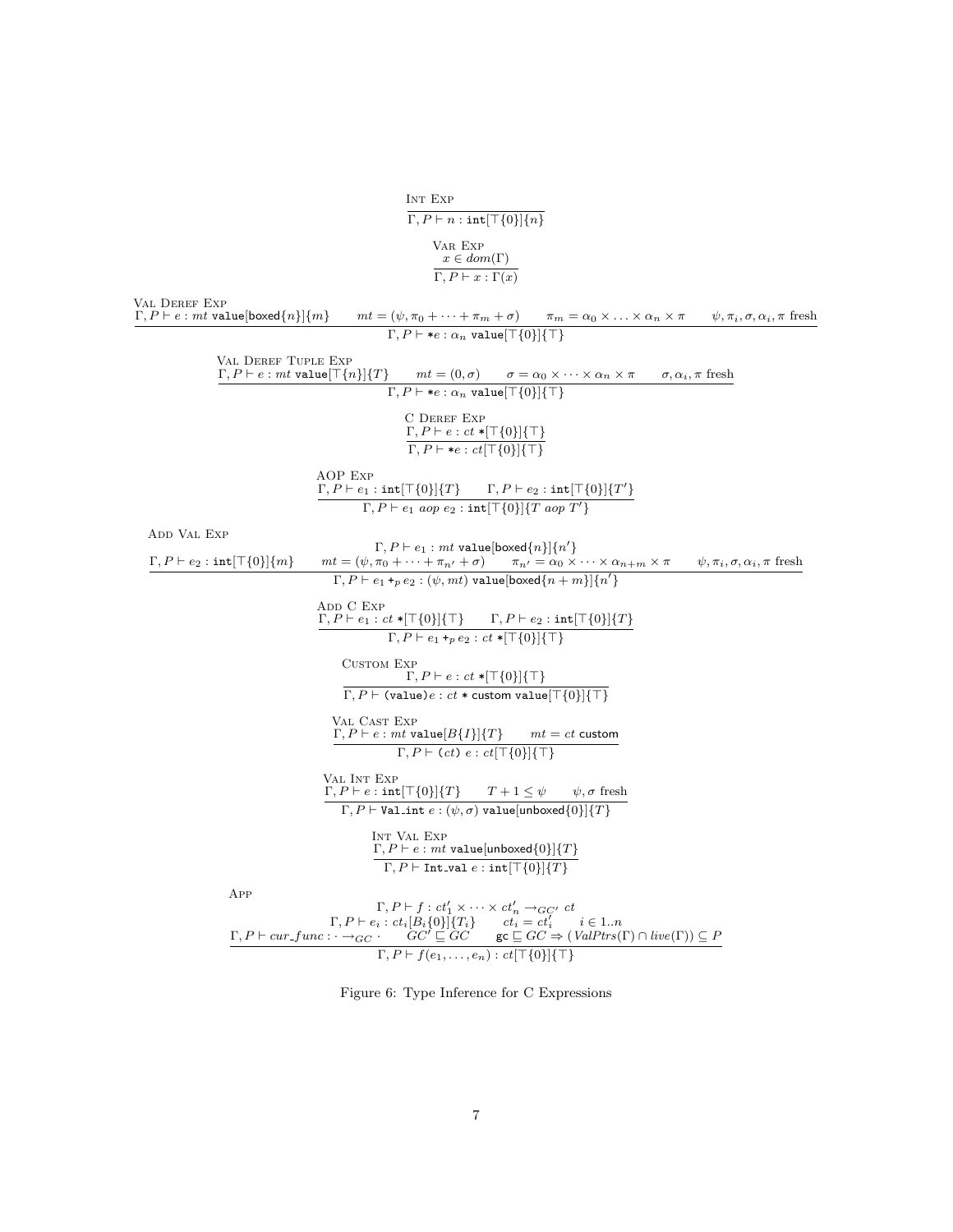$$
SEQ STMT
$$
\n
$$
T, G, P + s_1, T' - T', G, P + s_2, T''
$$
\n
$$
T, G, P + s_1, s_2, T''
$$
\n
$$
T, G, P + s_1, s_2, T''
$$
\n
$$
S(L), G, P + L : s, T'
$$
\n
$$
T, G, P + L : s, T'
$$
\n
$$
S(T) = T
$$
\n
$$
S(T) = T
$$
\n
$$
T, G, P + L : ct[B(0)](T)
$$
\n
$$
T, G, P + L : ct[B(0)](T)
$$
\n
$$
T, G, P + L : ct[B(0)](T)
$$
\n
$$
T, G, P + L : ct[B(0)](T)
$$
\n
$$
T, G, P + L : ct[B(0)](T)
$$
\n
$$
T, G, P + L : ct[B(0)](T)
$$
\n
$$
T, G, P + L : ct[B(0)](T)
$$
\n
$$
T, G, P + L : ct[B(0)](T)
$$
\n
$$
T, G, P + L : ct[B(0)](T)
$$
\n
$$
T, G, P + L : ct[B(0)](T)
$$
\n
$$
T, G, P + L : ct[B(0)](T)
$$
\n
$$
T, G, P + L : ct[B(1)](T)
$$
\n
$$
T, G, P + L : ct[B(1)](T)
$$
\n
$$
T, G, P + L : ct[B(1)](T)
$$
\n
$$
T, G, P + L : ct[B(1)](T)
$$
\n
$$
T, G, P + L : ct[B(1)](T)
$$
\n
$$
T, G, P + L : ct[B(1)](T)
$$
\n
$$
T, G, P + L : ct[B(1)](T)
$$
\n
$$
T, G, P + L : ct[B(0)](T)
$$
\n
$$
T, G, P + L : ct[B(0)](T)
$$
\n
$$
T, G, P + L : ct[B(0)](T)
$$
\n
$$
T, G, P + L : ct[B(0)](T)
$$
\n
$$
T, G, P + L : ct[B(1)](T)
$$
\n
$$
T, G, P + L
$$

Figure 7: Type Inference for C Statements

(Custom Exp) casts C pointer to a value type, and the result is given a ct custom value type with unknown boxedness and tag. (Val Cast Exp) allows a custom type to be extracted from a value of a known type ct. Notice that this is the only rule that allows casts from value, which are otherwise forbidden. We omit other type casts from our formal system; they are handled with heuristics in our implementation (Section 5.1).

(Val Int Exp) and (Int Val Exp) translate between C integers and OCaml integers. When a C integer is turned into an OCaml integer with Val int, we do not yet know whether the result represents an actual int or whether it is a nullary constructor. Thus we assign it a fresh representational type  $(\psi, \sigma)$ , where  $T + 1 \leq \psi$ . This constraint models the fact that  $e$  can only be a constructor of a sum with at least  $T$  nullary constructors.

The (App) rule models a function call. Technically, function calls are not expressions in our grammar, but we put this rule here to make the rules for statements a bit more compact. To invoke a function, the actual types and the formal types are unified; notice that the  $B_i$  and  $T_i$  are discarded, but we require that all actual arguments are safe. Additionally, we require that  $GC' \sqsubseteq GC$ , since if f might call the garbage collector, so might the current function.

The last hypothesis in this rule is a constraint that requires that if the function may call the garbage collector, every variable which points into the OCaml heap and is still live must have been registered with a call to CAMLprotect. Here  $ValPtrs(\Gamma)$  is the set of all variables in Γ with a type  $(\Psi, \Sigma)$  value where  $|\Sigma| > 0$ , i.e., the set of all variables that are pointers into the OCaml heap. (These sets are computed after unification is complete.) The set  $live(\Gamma)$  is all variables live at the program point corresponding to Γ. We omit the computation of live, since it is standard.

#### 3.3.2 Statements

Judgments for statements are flow-sensitive, which we model by allowing the type environment to vary from one statement to another, even in the same scope. Intuitively, this allows us to track dataflow facts about local variables. In order to support branches, our rules will use a *label environment G* mapping labels to type environments. In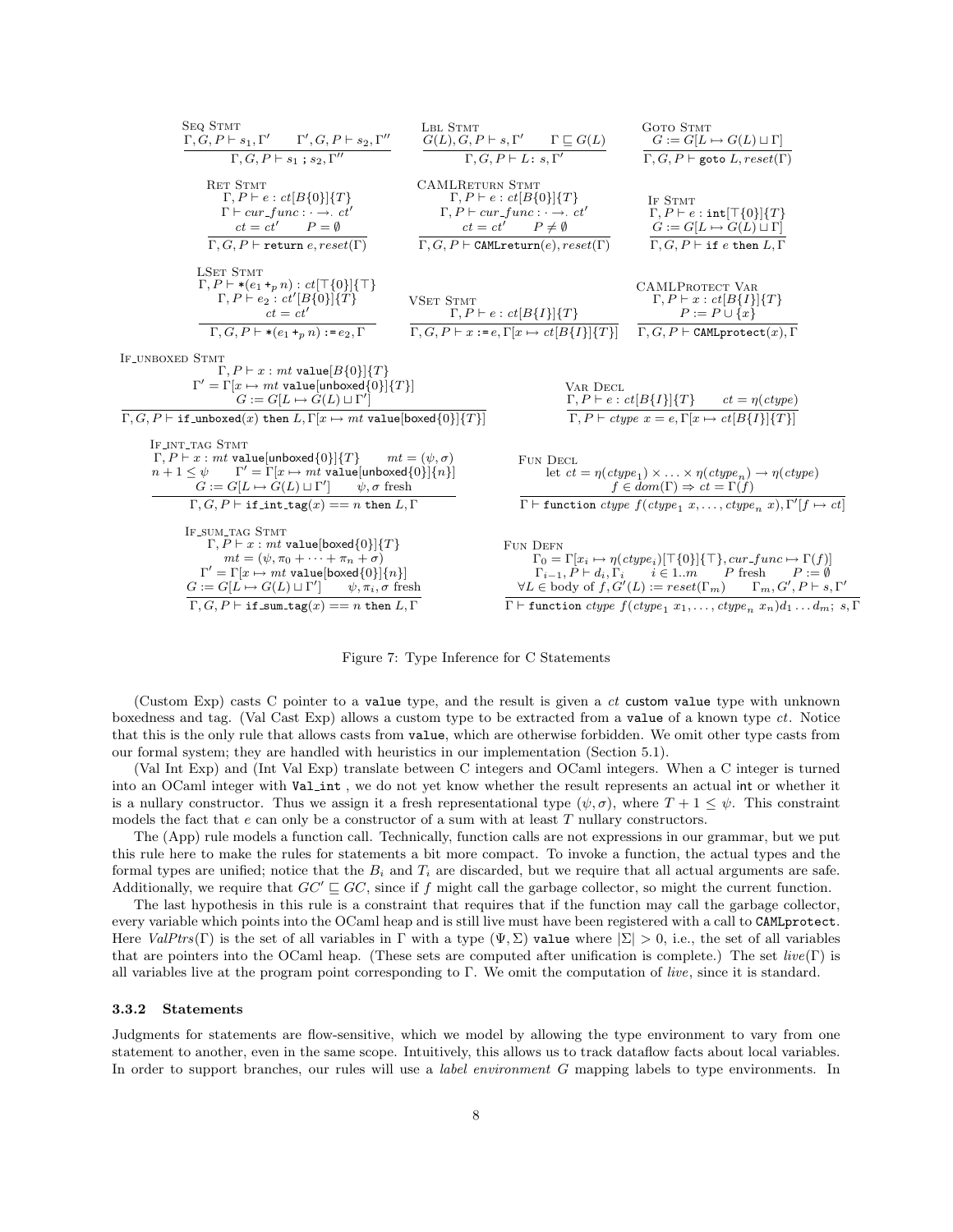particular,  $G(L)$  is the type environment at the beginning of statement L. As inference proceeds, the type rules may update  $G$ , which we write with the := operator; our analysis iteratively applies the type rules to a function body until  $G$  has reached a fixpoint.

Since type environments are flow-sensitive, some of our type rules will need to constrain type environments to be compatible with each other. We define  $\Gamma \sqsubseteq \Gamma'$  if  $\Gamma(x) \sqsubseteq \Gamma'(x)$  for all  $x \in dom(\Gamma) \cup dom(\Gamma')$ , and we define  $\Gamma \sqcup \Gamma'$  as  $\Gamma(x) \sqcup \Gamma'(x)$  for all  $x \in dom(\Gamma) \cup dom(\Gamma')$ . For the fall-through case for an unconditional branch our rules need to reset all flow-sensitive information to  $\bot$ . We define  $reset(\Gamma)(x) = ct[\bot\{\bot\}]\{\bot\}$  where  $\Gamma(x) = ct[B\{I\}]\{T\}$ .

Finally, recall that only plain *ctypes* are available in the source code. Hence, analogously to  $\Phi$  in Figure 4, we define a function  $\eta$  to translate *ctypes* to *cts*:

$$
\eta(\text{void}) = \text{void} \n\eta(\text{int}) = \text{int} \n\eta(\text{value}) = \alpha \text{ value} \alpha \text{ fresh} \n\eta(\text{ctype *)} = \eta(\text{ctype}) *
$$

We do not translate C function types because they are not first class in our language.

Figure 7 gives our type rules for statements, which prove judgments of the form  $\Gamma, G, P \vdash s, \Gamma'$ , meaning that in type environment  $\Gamma$ , label environment  $G$ , and protection set P, statement s type checks, and after statement s the new environment is  $\Gamma'$ .

The (Seq Stmt) rule is straightforward, and the (Lbl Stmt) rule constrains the type environment  $G(L)$  to be compatible with the current environment  $\Gamma$ . The (Goto Stmt) rule updates G if necessary. If G is updated at L, we add  $L$  to our standard fixpoint worklist so that we continue iterating. (Ret Stmt) unifies the type of  $e$  with the return type of the current function. We also require that  $e$  is safe and that  $P$  be empty so that any variables registered with the garbage collector are released. (CAMLReturn Stmt) is identical to (Ret Stmt) except that we require P to be non-empty. In each of (Goto Stmt), (Ret Stmt), and (CAMLReturn Stmt), we use reset to compute a new, unconstrained type environment following these statements, since these are unconditional branches.

The rule (If Stmt) models a branch on a C integer. (If unboxed Stmt) models one of our three dynamic tag tests. At label L, we know that local variable x is unboxed, and in the else branch (the fall-through case), we know x is boxed. We can only apply if unboxed to expressions known to be safe expressions. In particular, in the else branch we must know the offset of the boxed data is 0, which will enable us to do further tag tests.

Similarly, in (If sum tag) we set x to have tag n at label L. Notice that this test is only valid if we already know (e.g., by calling if unboxed) that x is boxed and at offset 0, since otherwise the header cannot be read. In the else branch, nothing more is known about  $x$ . In either case, we require that if this test is performed, then  $mt$  must have at least n possible tags. (We could also omit this last requirement.) In (If int tag Stmt), variable x is known to have value n at label L. Analogously with the previous rule, we require  $x$  to be unboxed, and with the constraint  $n+1 \leq \psi$  we require that x must have at least  $n+1$  nullary constructors ( $\psi$  is the count of the constructors, which are numbered from 0).

(LSet Stmt) typechecks writes to memory. We abuse notation slightly and allow  $e_2$  on the right-hand side to be either an expression or a function call, which is checked with rule (App) in Figure 6. Notice that since we do not model such heap writes flow-sensitively, we require that the type of  $e_2$  is safe and that the output type environment is the same as the input environment. In contrast, (VSet Stmt) models writes to local variables, which are modeled flow-sensitively. Again, we abuse notation and allow the right-hand side to be a function application checked with (App). (CAMLProtect Var) takes a variable in the environment and adds it to the protection set P. Recall that this can only occur at the top-level of a function, and therefore  $P$  is constant throughout the body of a function.

Finally, rules (Var Decl), (Fun Decl), and (Fun Defn) bind names in the environment. All of these rules use our mapping  $\eta$  to generate ct types from ctypes. Notice that in (Fun Defn), the function type is not added to the environment; for simplicity, we assume all functions are declared before they are used. We also assume that all parameters are safe, which is enforced in (App). The label environment G' is initialized to fresh copies of  $\Gamma_m$  for each label in the function body, and  $P$  is initialized to the empty set.

## 3.3.3 Applying the Type Inference Rules

We apply the type rules in Figures 6 and 7 to C source code beginning in type environment  $\Gamma_I$  from phase one. There are three components to applying the type rules. First, the rules generate equality constraints  $ct = ct'$  and  $mt = mt'$ , which are solved with ordinary unification. When solving a constraint  $(\Psi, \cdot) = (\Psi', \cdot)$ , we require that  $\Psi$  and  $\Psi'$  are the same, i.e., n does not unify with  $\top$ . We are left with constraints of the form  $T + 1 \leq \Psi$  from (Val Int Exp) and (If int tag). Recall that these ensure that nullary constructors can only be used with a sum type that is large enough. Thus in this constraint, if T is negative, we require  $\Psi = \top$ , since negative numbers are never constructors. After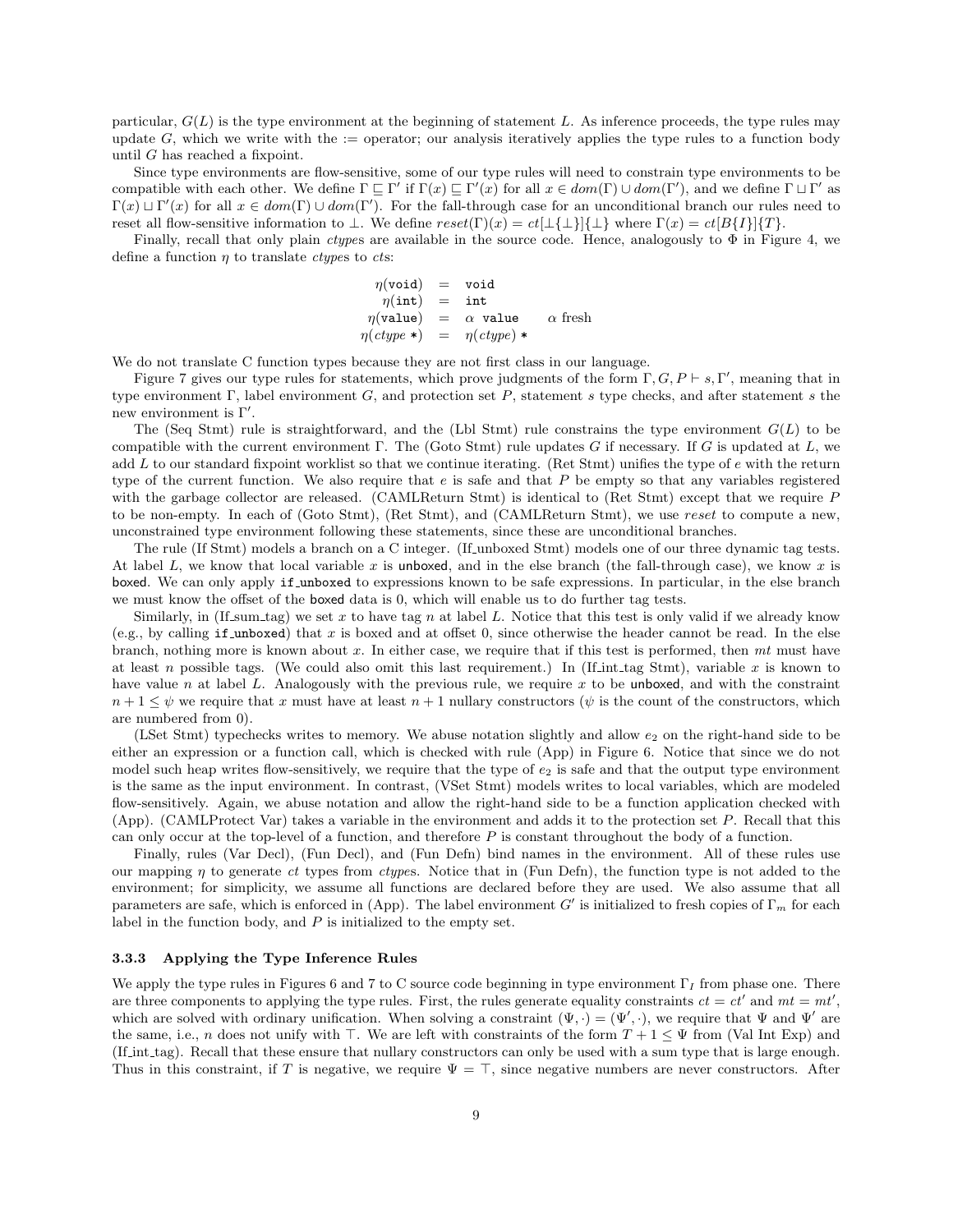```
1 // x : \alpha value[\top{0}]{\top]<br>2 if_unboxed(x) {
2 if unboxed(x) { \gamma = (\psi, \sigma) value
3 // x : \alpha value[unboxed{0}]{\top}<br>4 if_int_tag(x) == 0 // 1 \le \psi4 if \intint \text{tag}(x) = 0<br>5 /* B */
5 /* B */ // x : \alpha value[unboxed{0}]{0}<br>6 if int_tag(x) == 1 // 2 \le \psiif\_int\_tag(x) == 17 /* D */ \sqrt{2} // x : \alpha value[unboxed{0}]{1}
8 } else {<br>9 // x// x : \alpha value[boxed{0}]{\top}
10 if\_sum\_tag(x) == 0<br>11 /* A * /// \sigma = \pi_0 + \sigma'11 /* A */ // x : \alpha value[boxed{0}]{0}<br>12 if_sum_tag(x) == 1 // \sigma' = \pi_1 + \sigma''if\_sum\_tag(x)\gamma' = \pi_1 + \sigma''13 /* C */ 13 // x : \alpha value [boxed{0}]{1}
14 } // x : \alpha value \lceil \lceil \{0\} \rceil \lceil \lceil \ \rceil
```
Figure 8: Example with types

unification and fixpoint iteration (see below), we can simply walk through the list of these constraints and check whether they are satisfied.

Next, when computing  $\Gamma \vdash f, \Gamma'$  for a function definition f, recall that label environment G may be updated. When this happens for  $G(L)$ , we add L to a worklist of statements. We iterative re-apply the type inferences rules to statements on the worklist until we reach a fixpoint. This computation will clearly terminate because updates monotonically increase facts about  $B$ ,  $I$ , and  $T$ , and those lattices have finite height, and because re-applying the type inference rules produces strictly more unification constraints.

Finally, we are left with constraints  $GC \subseteq GC'$ . These atomic subtyping constraints can be solved via graph reachability. Intuitively, we can think of the constraint  $GC \sqsubseteq GC'$  as an edge from  $GC$  to  $GC'$ . Such edges form a call graph, i.e., there is an edge from  $GC$  to  $GC'$  if the function with effect  $GC$  is called by the function with effect GC'. To determine whether a function with effect variable  $\gamma$  may call the garbage collector, we simply check whether there is a path from gc to  $\gamma$  in this graph, and using this information we ensure that any conditional constraints from (App) are satisfied for gc functions.

#### 3.4 Example

In Figure 8, we present the example from Section 2 written in our grammar. To enhance readability we omit labels and jumps, and instead show control-flow with indentation. We have annotated the example with the types assigned by our inference rules. The variable x begins on line 1 with an unknown type  $\alpha$  value. Upon seeing the if unboxed call,  $\alpha$  unifies with the representational type  $(\psi, \sigma)$ . On the true branch, we give x an unboxed type but still an unknown tag. Line 4 checks the unboxed constructor for x and adds the constraint that  $1 \leq \psi$ . Thus on line 5, x is now fully known and can be safely used as the nullary type constructor B. Similarly, on line 7,  $x$  is known to be the constructor D.

On the false branch of the if unboxed test, our rule gives  $x$  a boxed type with offset 0. After testing the tag of  $x$ against 0 on line 10, we know that  $x$  has at least one non-nullary constructor, which we enforce with the constraint  $\sigma = \pi_0 + \sigma'$ . On line 11, then, x can be safely treated as the constructor A, and if we access fields of x in this branch they will be given types according to  $\pi_0$ . Similarly, on line 13 we know that x has constructor C. At line 14, we join all of the branches together and lose information about the boxedness and tag of x, and we have  $\alpha = (\psi, \pi_0 + \pi_1 + \sigma'')$ with  $2 \leq \psi$ , which correctly unifies with our original type **t**. When this unification takes place, we will also discover  $\sigma'' = \emptyset.$ 

## 4 Soundness

We now sketch a proof of soundness for a slightly simplified version of our multi-lingual type system that omits function calls, casting operations, and CAMLprotect and CAMLreturn. Full details are presented in the appendix. We believe these features can be added without difficulty, though with more tedium. Thus our proof focuses on checking the sequence of statements that forms the body of a function, with branches but no function calls.

The first step is to extend our grammar for expressions to include C locations l, OCaml integers  $\{n\}$ , and OCaml locations  $\{l + n\}$  (a pointer on the OCaml heap with base address l and offset n). We write  $\{l + -1\}$  for the location of the type tag in the header block. We define the syntactic values  $v$  to be these three forms plus C integers  $n$ . As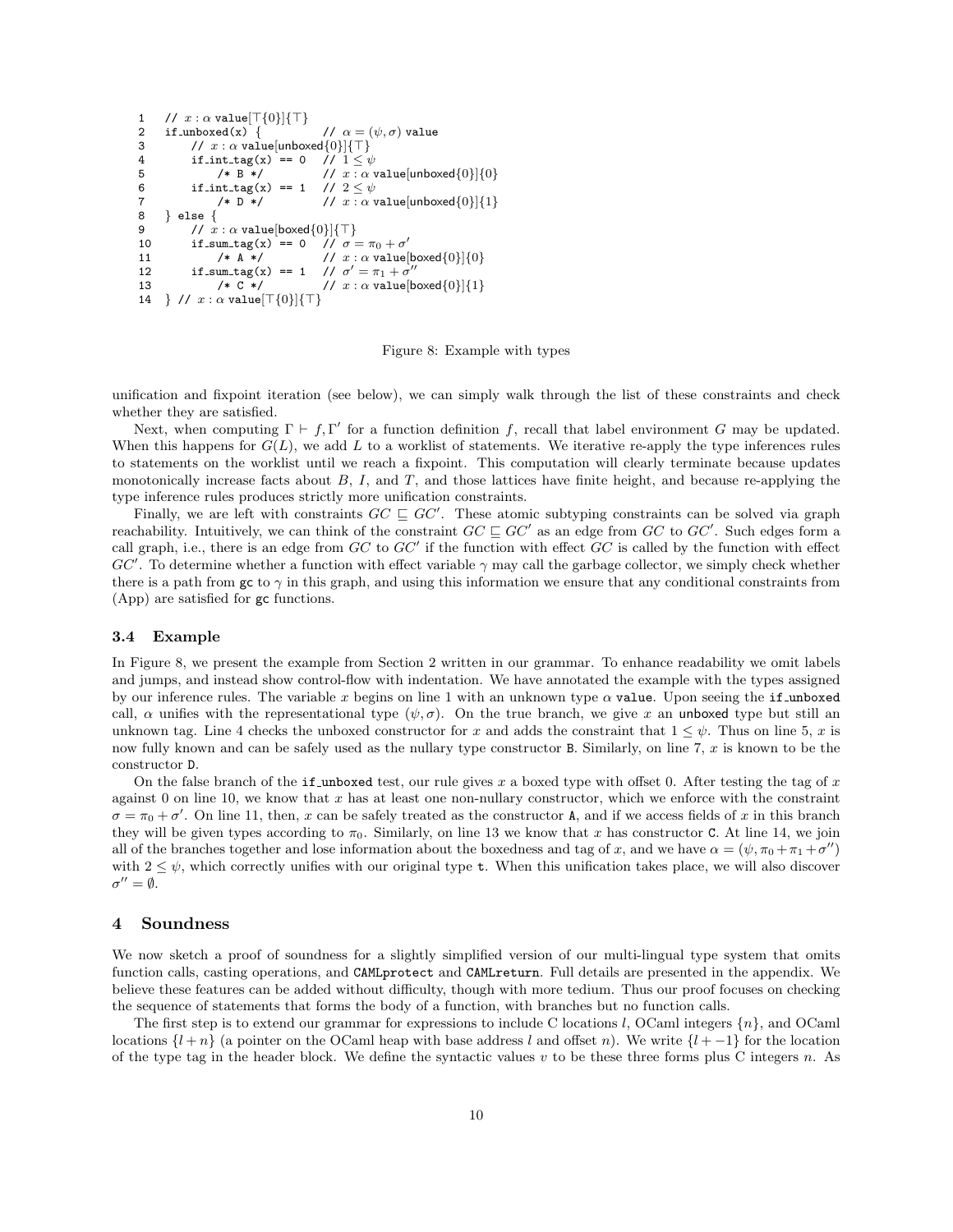is standard, in our soundness proof we overload  $\Gamma$  so that in addition to containing types for variables, it contains types for C locations and OCaml locations. We also add the empty statement () to our grammar for statements.

Our operational semantics uses three stores to model updatable references:  $S_C$  maps C locations to values,  $S_{ML}$ maps OCaml locations to values, and V maps local variables to values. In order to model branches, we also include a statement store  $D$ , which maps labels  $L$ , to statements  $s$ . Due to lack of space, we omit our small-step operational semantics, which define a reduction relation of the form

$$
\langle S_C, S_{ML}, V, s \rangle \rightarrow \langle S_C', S_{ML}', V', s' \rangle
$$

Here, a statement s in state  $S_C$ ,  $S_{ML}$ , and V, reduces to a new statement s' and yields new stores  $S_C'$ ,  $S_{ML}$ , and V'. We define  $\rightarrow^*$  as the reflexive, transitive closure of  $\rightarrow$ .

To show soundness, we require that upon entering a function, the stores are compatible with the current type environment:

**Definition 1 (Compatibility)** Γ is said to be compatible with  $S_C$ ,  $S_{ML}$ , and V (written  $\Gamma \sim \langle S_C, S_{ML}, V \rangle$ ) if

- 1.  $dom(\Gamma) = dom(S_C) \cup dom(S_{ML}) \cup dom(V)$
- 2. For all  $l \in S_C$  there exists ct such that  $\Gamma \vdash l : ct *[\top{0}]\{\top\}$  and  $\Gamma \vdash S_C(l) : ct[\top{0}]\{\top\}$ .
- 3. For all  $\{l + n\} \in S_{ML}$  there exist  $\Psi$ ,  $\Sigma$ , j, k, m,  $\Pi_0, \ldots, \Pi_j$ ,  $mt_0, \ldots, mt_k$  such that
	- $\Gamma \vdash \{l + n\} : (\Psi, \Sigma)$  value[boxed{n}]{ $m$ }
	- $\Sigma = \Pi_0 + \cdots + \Pi_j, m \leq j$
	- $\Pi_m = mt_0 \times \cdots \times mt_k, n \leq k$
	- $\Gamma \vdash S_{ML}(\{l + n\}) : mt_n$  value $[\top \{0\}]\{\top\}$
	- $S_{ML}({l + -1}) = m$
- 4. For all  $x \in V$ ,  $\Gamma \vdash V(x) : \Gamma(x)$

**Definition 2** A statement store D is said to L-compatible with a label environment G, written D ∼L G, if for all  $L \in D$  there exists  $\Gamma$  such that  $G(L), G \vdash D(L), \Gamma$ .

**Definition 3** D is said to be well formed if for all  $L \in D$ ,  $D(L)$  is a statement of the form L : s.

The standard approach to proving soundness is to show that reduction of a well-typed term does not become stuck. In our system, this corresponds to showing that every statement either diverges or eventually reduces to  $()$ , which we prove in the appendix.

**Theorem 1 (Soundness)** If  $\Gamma \vdash s, \Gamma', \Gamma \sim \langle S_C, S_{ML}, V \rangle$ , D  $\sim_L G$  and D is well formed, then either  $\langle S_C, S_{ML}, V, s \rangle$ diverges, or  $\langle S_C, S_{ML}, V, s \rangle \rightarrow^* \langle S_C', S_{ML}', V', () \rangle$ .

# 5 Implementation and Experiments

#### 5.1 Implementation

We have implemented the inference system described in Section 3. Our implementation consists of two separate tools, one for each language.

The first tool, based on the camlp4 preprocessor, analyzes OCaml source programs and extracts the type signatures of any foreign functions. Because ultimately C foreign functions will see the physical representations of OCaml types, the tool resolves all types to a concrete form. In particular, type aliases are replaced by their base types, and opaque types are replaced by the types they hide (when available). As each OCaml source file is analyzed, the tool incrementally updates a central type repository with the newly extracted type information, beginning with a pre-generated repository from the standard OCaml library. Once this first phase is complete, the central repository contains the equivalent of the initial environment  $\Gamma_I$ , which is fed into the second tool.

The second tool, built using CIL [18], performs the bulk of the analysis. This tool takes as input the central type repository and a set of C source programs to which it applies the rules in Figures 6 and 7. The tool uses syntactic pattern matching to identify tag and boxedness tests in the code.

One feature of C that we have not fully discussed is the address-of operator. Our implementation models addressof in different ways, depending on the usage. Any local variable with an integer type (or local structure with a integer field) that has its address computed is given the type  $int[T\{\theta\}]\{T\}$  everywhere. This conservatively models the fact that the variable may be updated arbitrarily through other aliases. It has been our experience that variables used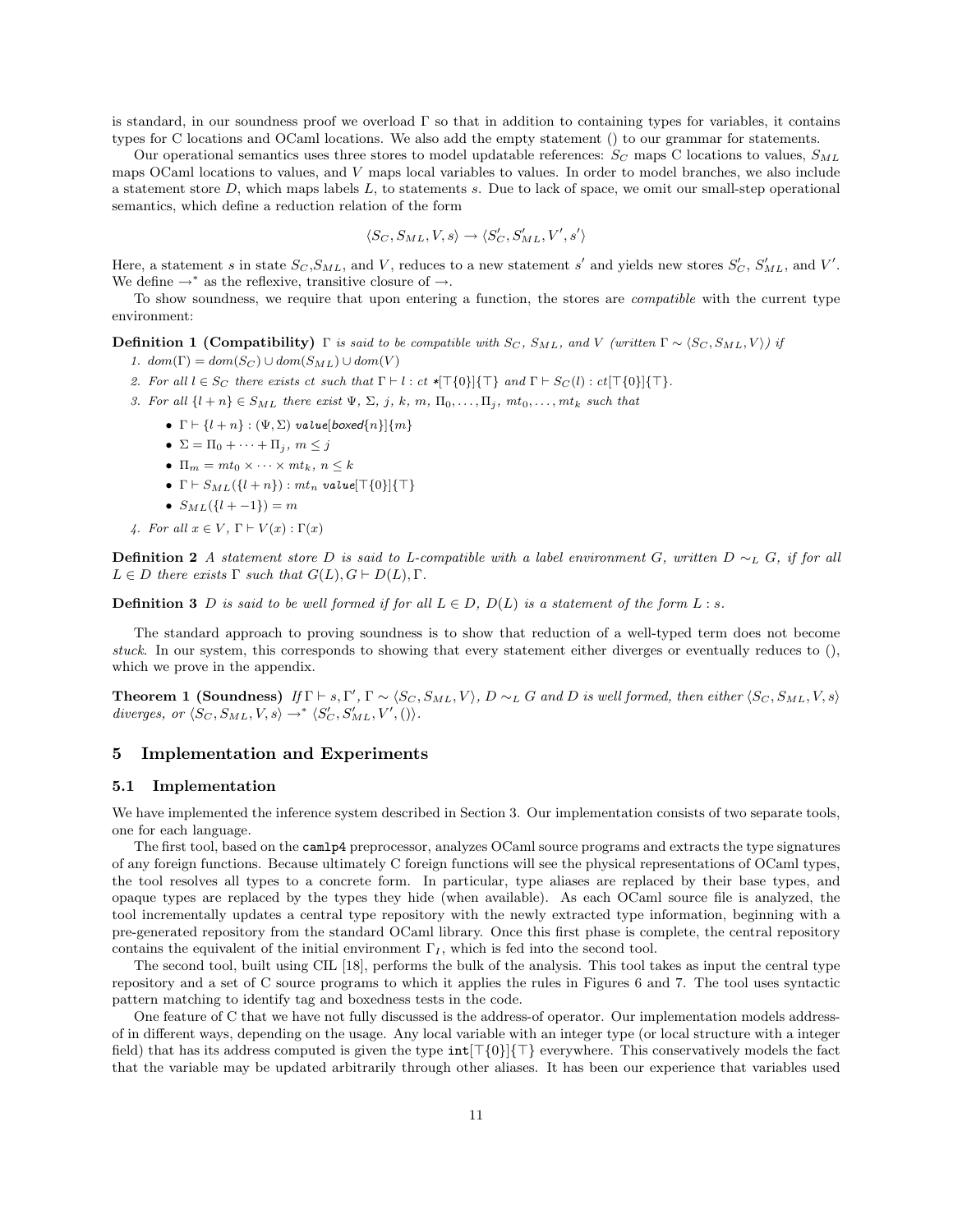| Program                  | C loc          | OCaml loc | Time(s) | Errors | Warnings       | False Pos | Imprecision    |
|--------------------------|----------------|-----------|---------|--------|----------------|-----------|----------------|
| $apm-1.00$               | 124            | 156       | 1.3     | 0      | 0              | 0         |                |
| $camlzip-1.01$           | 139            | 820       | 1.7     | 0      | 0              | 0         |                |
| $ocaml$ -mad- $0.1.0$    | 139            | 38        | 4.2     |        | $\Omega$       | $\Omega$  | 0              |
| $ocaml-ssl-0.1.0$        | 187            | 151       | $1.5\,$ | 4      | $\overline{2}$ | $\Omega$  | 0              |
| $ocaml$ -glpk- $0.1.1$   | 305            | 147       | 1.3     | 4      | T              | 0         |                |
| $gz - 0.5.5$             | 572            | 192       | 2.2     | 0      |                | $\Omega$  |                |
| $ocaml$ -vorbis- $0.1.1$ | 1183           | 443       | 2.8     |        | $\Omega$       | 0         | $\mathfrak{D}$ |
| ftplib- $0.12$           | 1401           | 21        | 1.7     |        | $\overline{2}$ | $\Omega$  |                |
| $lablgl-1.00$            | 1586           | 1357      | 7.5     | 4      | 5              | 140       | 20             |
| $cryptokit-1.2$          | 2173           | 2315      | 5.4     | 0      | $\Omega$       | 0         |                |
| $lablgtk-2.2.0$          | 5998           | 14847     | 61.3    | 9      | 11             | 74        | 48             |
|                          | $_{\rm Total}$ |           |         | 24     | 22             | 214       | 75             |

Figure 9: Experimental Results

for indexing into value types rarely have their address taken, so this usually does not affect our analysis. Similar, we produce a warning for any variable of type value whose address is taken (or any variable containing a field of type value), as well as for any global variable of type value. When encountering a call through an unknown C function pointer, our tool currently issues a warning and does not generate typing constraints on the parameters or return type.

We also treat unsafe type casts specially in our implementation. Our system tries to warn programmers about casts involving value types, but in order to reduce false positives we use heuristics rather than be fully sound. For instance, any cast through a void \* type is ignored, as well as any differences in the sign of a type.

In addition to the types we have described so far, OCaml also includes objects and polymorphic variants. Our implementation treats object types in the same way as opaque types, with no subtyping between different object types. We have not seen objects used in FFI C code. Our implementation does not handle polymorphic variants, which are used in FFI code, and this leads to some false positives in our experiments (Section 5.2).

Finally, recall that our analysis of C functions is monomorphic. Thus we cannot infer quantified types for C functions that are polymorphic in OCaml value parameters. Instead, we allow them to be hand-annotated as polymorphic. Such C functions appear to be rare in practice, as we only added these annotations 4 times in our benchmark suite.

#### 5.2 Experiments

We ran our tool on several programs that utilize the OCaml foreign function interface. The programs we looked at are actually glue libraries that provide an OCaml API for system and third-party libraries. All of the programs we analyzed were from a tested, released version, though we believe our tool is also useful during development.

Figure 9 gives a summary of our benchmarks and results. For each program, we list the lines of C and OCaml code, and the running time (three run average) for our analysis on a 2GHz Pentium IV Xeon Processor with 2GB of memory. Recall from Section 3.1 that we do not directly analyze OCaml function bodies. Thus the bulk of the time is spent analyzing C code. Also, our analysis is done as the program is compiled, so these figures also include compilation time.

The next three columns list the number of errors found, the number of warnings for questionable programming practice, and the number of false positives, i.e., warnings for code that appears to be correct. The last column shows the number of places where the implementation warned that it did not have precise flow-sensitive information (see below). The total number of warnings is the sum of these four columns.

We found a total of 24 outright errors in the benchmarks. One source of errors was forgetting to register C references to the OCaml heap before invoking the OCaml runtime. This accounts for one error in each of ftplib, lablgl, and lablgtk. Similarly, the one error in each of ocaml-mad and ocaml-vorbis was registering a local parameter with the garbage collector but then forgetting to release it, thus possibly leaking memory or causing subtle memory corruption.

The 19 remaining errors are type mismatches between the C code and the OCaml code. For instance, 5 of the lablgtk errors and all ocaml-glpk and ocaml-ssl errors were due to using Valint instead of Int val or vice-versa. Another error was due to one FFI function mistreating an optional argument as a regular argument by directly accessing the option block as if it were the expected type rather than an option sum type. Thus, the C code will most likely violate type safety. The other type errors are similar.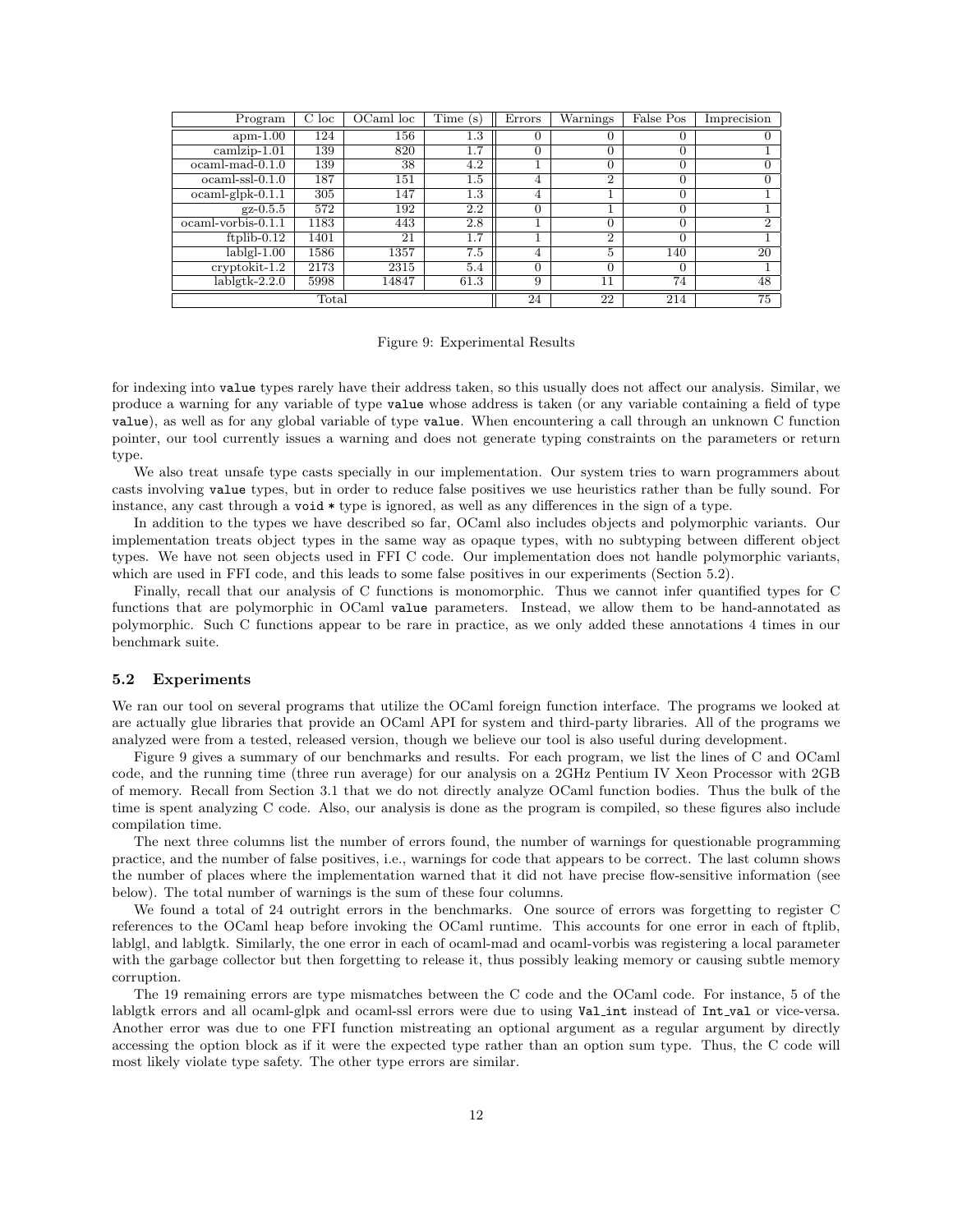In addition to the 24 errors, our tool reported 22 warnings corresponding to questionable coding practices. A common mistake is declaring the last parameter in an OCaml signature as type unit even though the corresponding C function omits that parameter in its declaration. While this does not usually cause problems on most systems, it is not good practice, since the trailing unit parameter is placed on the stack. The warnings reported for ftplib, ocaml-glpk, ocaml-ssl, lablgl, and lablgtk were all due to this case.

The warning in gz is an interesting abuse of the OCaml type system. The gz program contains an FFI function to seek (set the file position) on file streams, which have either type input\_channel or output\_channel. However, instead of taking a sum type as a parameter (to allow both kinds of arguments), the function is declared with the polymorphic type 'a as its parameter. Clearly this is very dangerous, because OCaml will allow any argument to be passed to this function. In this case, however, only the right types are passed to the function, and it is encapsulated so no other code can access the function, and so we classify this as questionable programming practice rather than an error.

Our tool also reported a number of false positives, i.e., warnings for code that seems correct. One source of false positives is due to polymorphic variants, which we do not handle. The other main source of false positives is due to pointer arithmetic disguised as integer arithmetic. Recall that the type value is actually a typedef for long. Therefore if v has type  $t *$  custom, then both  $((t*)v + 1)$  and  $(t*)v + \text{sizeof}(t*)$  are equivalent. However, our system infers v to have a custom pointer type in the first case, and a custom integer type in the second case, creating a unification error.

Finally, in several of the benchmarks there are a number of places where our tool issues a warning because it does not have precise enough information to compute a type. For instance, this may occur when computing the type of  $e_1 +_p e_2$  if  $e_2$  has the type  $int[\mathcal{T}{0}]{\mathcal{T}}$ , since the analysis cannot determine the new offset. We also classify warnings about global value types and the use of function pointers as imprecision warnings. However, these did not occur very often, only 10 and 8 times respectively. One interesting direction for future work would be eliminating these warnings and instead adding run-time checks to the C code for these cases.

# 6 Related Work

Most languages include a foreign function interface, typically to C, since it runs on many platforms. For languages with semantics and runtime systems that are close to C, "foreign function" calls to C can typically be made using simple interfaces. For languages that are further from C, FFIs are more complicated, and there are many interesting design points with different tradeoffs [3, 7, 13, 14, 15]. For example, Blume [3] proposes a system allowing arbitrary C data types to be accessed by OCaml. Fisher et al [8] have developed a framework that supports exploration of many different foreign interface policies. While various interfaces allow more or less code to be written natively (and there is a trend towards more native code rather than glue code), the problem of validating usage of the interface on the foreign language side still remains. As far as we are aware, our paper is the first that attempts checking richer properties on the foreign language side between two general purpose programming languages.

Recently, researchers have developed systems to check that dynamically-generated SQL queries are well-formed [5, 6, 9]. In a sense, these systems are checking a foreign-function interface between SQL and the source language. In order to model SQL queries, the systems focus on string manipulations rather than standard type structure, and so they are considerably different than our type system.

Trifonov and Shao [20] use effects to reason about the safety of interfacing multiple safe languages with different runtime resource requirements in the same address space. Their focus is on ensuring that code fragments in the various languages have access to necessary resources while preserving the languages' semantics, which differs from our goal of checking types and GC properties in FFIs.

Systems like COM [10] and SOM [11] provide interoperability between object-oriented frameworks. Essentially, they are foreign function interfaces that incorporate an object model. Typically these systems include dynamic type information that is checked at runtime and used to find methods and fields. We leave the problem of statically checking such object FFIs to future work.

Our type system bears some resemblance to systems that use physical type checking for C [4, 17], in that both need to be concerned with memory representations and offsets. However, our system is considerably simpler than full-fledged physical type checking systems simply because OCaml data given type value is typically only used in restricted ways.

One way to avoid foreign function interfaces completely is to compile all programs down to a common intermediate representation. For example, the Microsoft common-language runtime (CLR) [12, 16] includes a strong type system and is designed as the target of compilers for multiple different languages. While this solution avoids the kinds of programming difficulties that can arise with FFIs, it does not solve the issue of interfacing with programs in non-CLR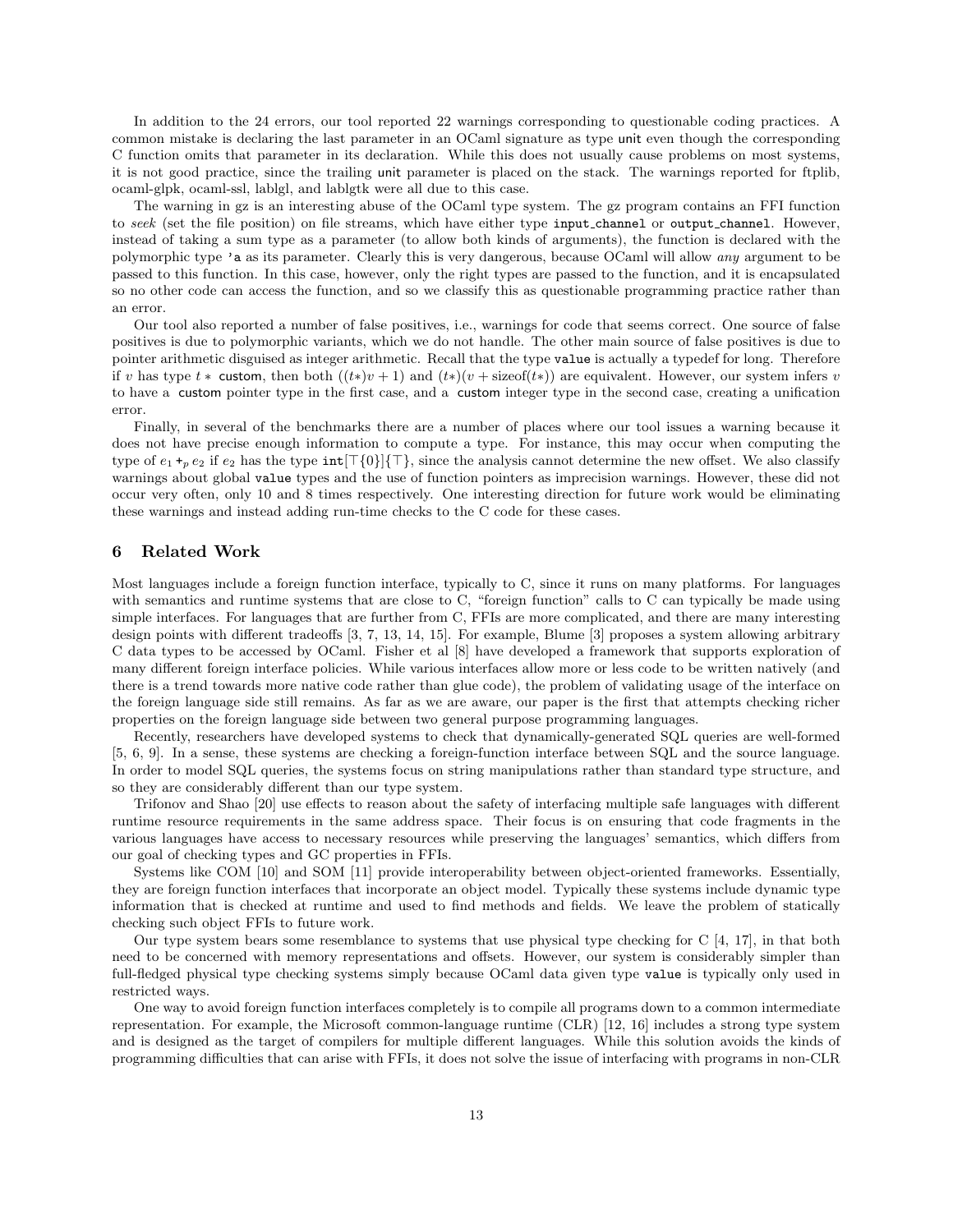languages or with unmanaged (unsafe) CLR code.

# 7 Conclusion

We have presented a multi-lingual type inference system for checking type and GC safety across the OCaml-to-C foreign function interface. Our system embeds the types of each language into the other, using representational types to model the overlapping physical representations in C of different OCaml types. Our type inference algorithm uses a combination of unification to infer OCaml types and dataflow analysis to track offset and tag information. We use effects to track garbage collection information and to ensure that C pointers to the OCaml heap registered with the garbage collector. Using an implementation of our algorithm, we found several errors and questionable coding practices in a small benchmark suite. We think our results suggest that multi-lingual type inference can be an important part of foreign function interfaces, and we believe these same techniques can be extended and applied to other FFIs.

# References

- [1] ANSI. *Programming languages C*, 1999. ISO/IEC 9899:1999.
- [2] N. Benton and A. Kennedy, editors. BABEL'01: First International Workshop on Multi-Language Infrastructure and Interoperability, volume 59 of Electronic Notes in Theoretical Computer Science, Firenze, Italy, Sept. 2001. http://www. elsevier.nl/locate/entcs/volume59.html.
- [3] M. Blume. No-Longer-Foreign: Teaching an ML compiler to speak C "natively". In Benton and Kennedy [2]. http: //www.elsevier.nl/locate/entcs/volume59.html.
- [4] S. Chandra and T. W. Reps. Physical Type Checking for C. In Proceedings of the ACM SIGPLAN/SIGSOFT Workshop on Program Analysis for Software Tools and Engineering, pages 66–75, Toulouse, France, Sept. 1999.
- [5] A. S. Christensen, A. Møller, and M. I. Schwartzbach. Precise Analysis of String Expressions. In R. Cousot, editor, Static Analysis, 10th International Symposium, volume 2694 of Lecture Notes in Computer Science, pages 1–18, San Diego, CA, USA, June 2003. Springer-Verlag.
- [6] R. DeLine and M. Fähndrich. The Fugue Protocol Checker: Is your software Baroque? Technical Report MSR-TR-2004-07, Microsoft Research, Jan. 2004.
- [7] S. Finne, D. Leijen, E. Meijer, and S. P. Jones. Calling hell from heaven and heaven from hell. In Proceedings of the fourth ACM SIGPLAN International Conference on Functional Programming, pages 114–125, Paris, France, Sept. 1999.
- [8] K. Fisher, R. Pucella, and J. Reppy. A framework for interoperability. In Benton and Kennedy [2]. http://www.elsevier. nl/locate/entcs/volume59.html.
- [9] C. Gould, Z. Su, and P. Devanbu. Static Checking of Dynamically Generated Queries in Database Applications. In Proceedings of the 26th International Conference on Software Engineering, pages 645–654, Edinburgh, Scotland, UK, May 2004.
- [10] D. N. Gray, J. Hotchkiss, S. LaForge, A. Shalit, and T. Weinberg. Modern Languages and Microsoft's Component Object Model. Communications of the ACM, 41(5):55–65, May 1998.
- [11] J. Hamilton. Interlanguage Object Sharing with SOM. In Proceedings of the Usenix 1996 Annual Technical Conference, San Diego, California, Jan. 1996.
- [12] J. Hamilton. Language Integration in the Common Language Runtime. ACM SIGPLAN Notices, 38(2):19–28, Feb. 2003.
- [13] L. Huelsbergen. A Portable C Interface for Standard ML of New Jersey. http://www.smlnj.org//doc/SMLNJ-C/smlnj-c.ps, 1996.
- [14] X. Leroy. The Objective Caml system, Aug. 2004. Release 3.08, http://caml.inria.fr/distrib/ocaml-3.08/ocaml-3. 08-refman.pdf.
- [15] S. Liang. The Java Native Interface: Programmer's Guide and Specification. Addison-Wesley, 1999.
- [16] E. Meijer, N. Perry, and A. van Yzendoorn. Scripting .NET using Mondrian. In J. L. Knudsen, editor, ECOOP 2001 - Object-Oriented Programming, 15th European Conference, volume 2072 of Lecture Notes in Computer Science, pages 150–164, Budapest, Hungary, June 2001. Springer-Verlag.
- [17] G. Necula, S. McPeak, and W. Weimer. CCured: Type-Safe Retrofitting of Legacy Code. In Proceedings of the 29th Annual ACM SIGPLAN-SIGACT Symposium on Principles of Programming Languages, pages 128–139, Portland, Oregon, Jan. 2002.
- [18] G. C. Necula, S. McPeak, S. P. Rahul, and W. Weimer. CIL: Intermediate Language and Tools for Analysis and Transformation of C Programs. In R. N. Horspool, editor, Compiler Construction, 11th International Conference, volume 2304 of Lecture Notes in Computer Science, pages 213–228, Grenoble, France, Apr. 2002. Springer-Verlag.
- [19] D. R´emy. Typechecking records and variants in a natural extension of ML. In Proceedings of the 16th Annual ACM SIGPLAN-SIGACT Symposium on Principles of Programming Languages, pages 77–88, Austin, Texas, Jan. 1989.
- [20] V. Trifonov and Z. Shao. Safe and Principled Language Interoperation. In D. Swierstra, editor, 8th European Symposium on Programming, volume 1576 of Lecture Notes in Computer Science, pages 128–146, Amsterdam, The Netherlands, Mar. 1999. Springer-Verlag.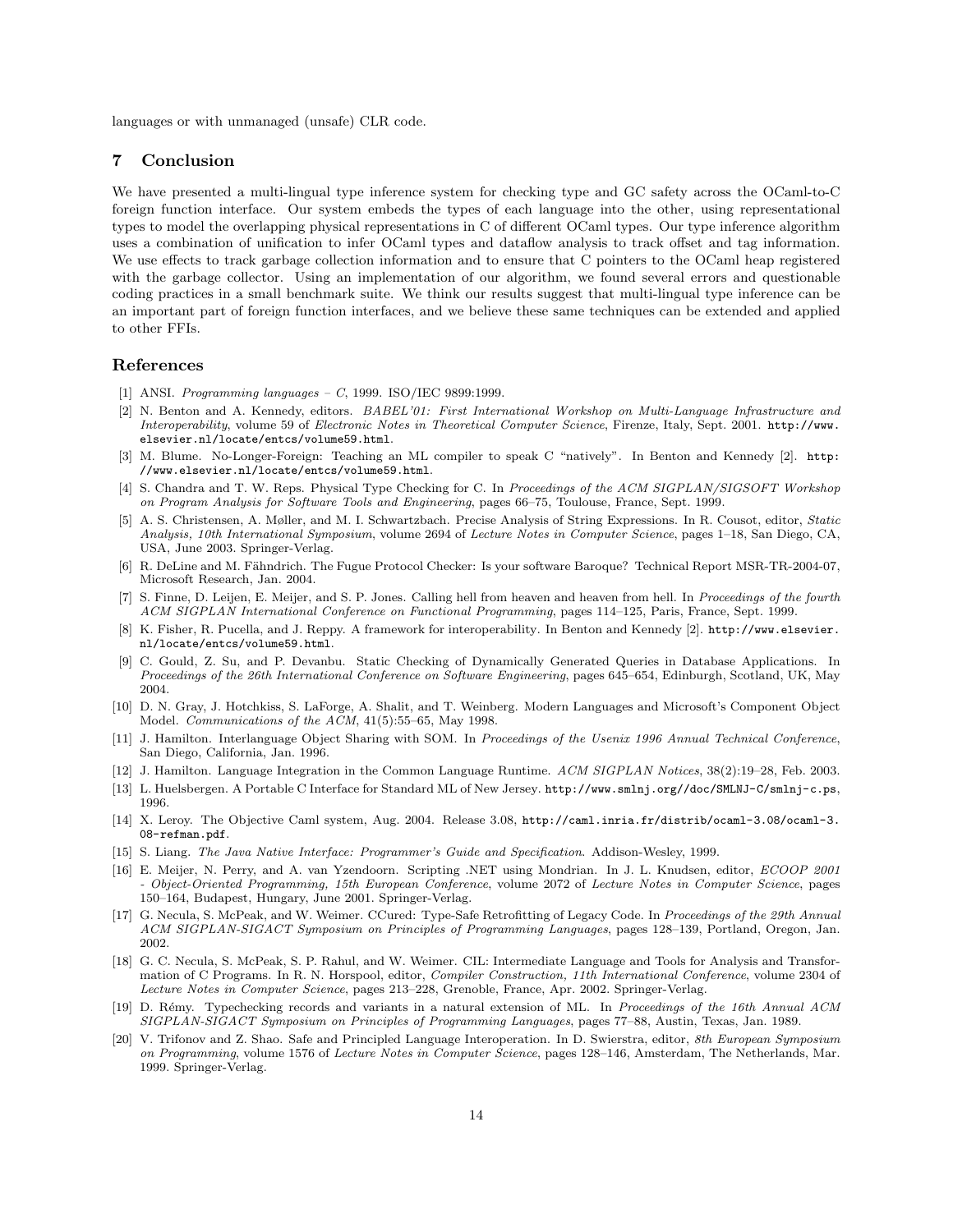```
v := n | l | \{n\} | \{l + n\}::= v | x | *e | e a op e | e + p e| Val_int e | Int_val elval ::= x \mid *(e +_p n)s : = () | L: s | s; s | goto L
       | lval := e | if e then Lif sum \text{tag}(x) == n then L
            if int \text{tag}(x) == n then L
            if unboxed(x) then L
```


$$
R \quad ::= \quad [] \mid *R \mid R \text{ aop } e \mid v \text{ aop } R \mid R +_p e
$$
\n
$$
\mid \quad v +_p R \mid \text{Val-int } R \mid \text{Int_val } R
$$
\n
$$
\mid \quad R \text{ ; } s \mid \text{ if } R \text{ then } L
$$
\n
$$
\mid \quad R := e \mid v := R
$$

Figure 11: Reduction Context

## A Soundness Proof

In this appendix we develop a proof of soundness for a slightly simplified version of our multi-lingual type system. Our modified source language is shown in Figure 10. We have removed functions, casting operations, and CAMLprotect and CAMLreturn. We believe these features can be added without difficulty, though with more tedium. Thus we focus on checking the sequence of statements that forms the body of a function, with branches but no function calls. We have added to our grammar the empty statement () and a new non-terminal v for syntactic values, which are C integers n, C pointers l, OCaml integers  $\{n\}$ , and OCaml pointers  $\{l + n\}$  (a pointer to base address l on the OCaml heap and offset  $n$ ).

Our small-step semantics uses three stores  $S_C$ ,  $S_{ML}$ , and V to model updatable references. Here,  $S_C$  maps C pointers l to values,  $S_{ML}$  maps OCaml pointers  $\{l + n\}$  to values, and V maps variables x to values. Recall that a pointer into the OCaml heap points to a structured block just past the header. We therefore extend the definition of  $S_{ML}$  so that  $S_{ML}({l + -1})$  is defined to be the runtime tag of the block pointed to by l. We define a configuration to be a tuple  $\langle S_C, S_{ML}, V, s \rangle$ , meaning that statement s is being evaluated in the context of stores  $S_C, S_{ML}$ , and V. In order to enhance readability, we also allow configurations to contain expressions:  $\langle S_C, S_{ML}, V, e \rangle$ . To model branches, we define a mapping D from labels to the sequence of statements beginning at that label. Thus a branch to a label L results in the program evaluating statement  $D(L)$  next.

As is standard, we define reduction contexts  $R$  in Figure 11 to specify the order of evaluation in our semantics. Here, each expression contains a hole [] which shows what must be evaluated next. We therefore use the notation  $R[e]$  to mean the reduction context R where the hole is replaced by e.

Our small-step operational semantics are shown in Figure 12. These rules define a reduction relation of the form

$$
\langle S_C, S_{ML}, V, s \rangle \rightarrow \langle S_C', S_{ML}', V', s' \rangle
$$

Here, a statement s paired with stores  $S_C, S_{ML}$ , and V, reduces to a new statement s' and yields new stores  $S_C'$ ,  $S'_{ML}$ , and V'. Note that in Figure 12(a) reducing expressions does not yield any new stores since expressions in our language are side-effect free. We define  $\rightarrow^*$  to be the reflexive, transitive closure of  $\rightarrow$ .

Most of the rules in Figure 12 are straightforward. In order to preserve soundness, we only allow trivial pointer arithmetic on C pointers in  $\circ$ -c-add and  $\circ$ -c-assign. In rules  $\circ$ -ifsum and  $\circ$ -ifsum2, recall that  $S_{ML}(\{l + -1\})$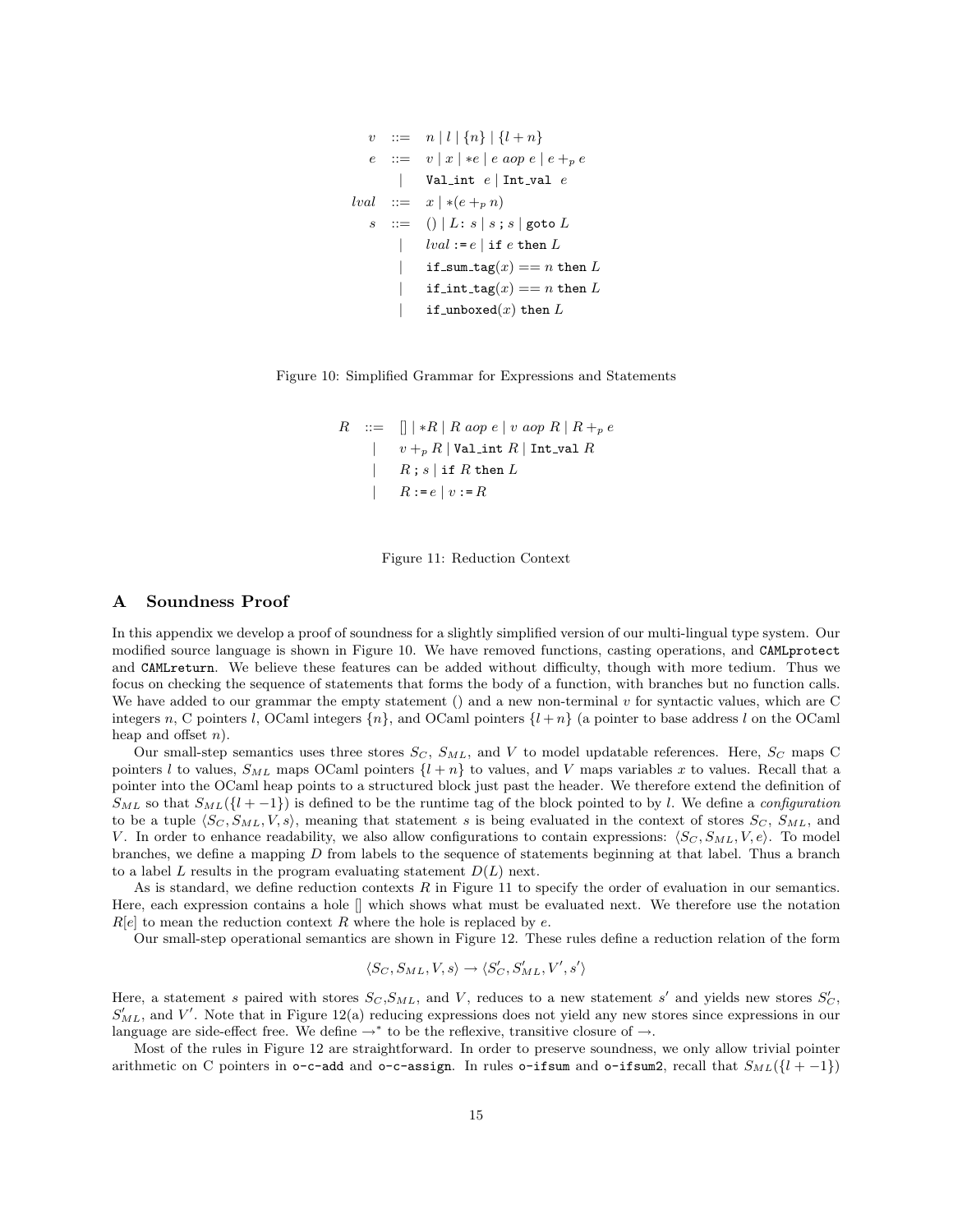represents the run-time type tag of a structured block at location l.

We will prove soundness of the type checking versions of our rules shown in Figures 13 and 14. In Figure 13, we have added rules to type check C locations l, OCaml integers  $\{n\}$ , and OCaml locations  $\{l + n\}$ . Since these are checking rules, we assume that a label environment  $G$  has already been computed. In order to maintain soundness, we have also restricted  $e_2$  to have value 0 in ADD C Exp, since  $S_C$  does not track the sizes of C memory blocks.

Our soundness proof will follow the usual pattern, showing subject reduction lemmas for statements and expressions. In our proof, as is standard, we will overload Γ so that in addition to containing types for variables, it will also contain types for C locations and ML locations. We define a compatibility relationship to define when a type environment  $\Gamma$  assigns correct types to the values stored in  $S_C$ ,  $S_{ML}$ , and  $V$ :

**Definition 4 (Compatibility)** Γ is said to be compatible with  $S_C$ ,  $S_{ML}$ , and V (written  $\Gamma \sim \langle S_C, S_{ML}, V \rangle$ ) if

- 1.  $dom(\Gamma) = dom(S_C) \cup dom(S_{ML}) \cup dom(V)$
- 2. For all  $l \in S_C$  there exists ct such that  $\Gamma \vdash l : ct$  \* $\lceil \lceil 0 \rceil \lceil \lceil \rceil$  and  $\Gamma \vdash S_C(l) : ct \lceil \lceil 0 \rceil \lceil \lceil \lceil \cdot \rceil$ .
- 3. For all  $\{l + n\} \in S_{ML}$  there exist  $\Psi$ ,  $\Sigma$ , j, k, m,  $\Pi_0, \ldots, \Pi_i$ ,  $mt_0, \ldots, mt_k$  such that
	- $\Gamma \vdash \{l + n\} : (\Psi, \Sigma)$  value[boxed{n}]{m}
	- $\Sigma = \Pi_0 + \cdots + \Pi_j, m \leq j$
	- $\Pi_m = m t_0 \times \cdots \times m t_k, n \leq k$
	- $\Gamma \vdash S_{ML}(\{l + n\}) : mt_n$  value $[\top \{0\}]\{\top\}$
	- $S_{ML}({l + -1}) = m$
- 4. For all  $x \in V$ ,  $\Gamma \vdash V(x) : \Gamma(x)$

We begin by showing that given any well typed expression that is not a value, one of the reduction rules from Figure 12(a) applies and the result of the reduction preserves the type of the expression.

Lemma 1 (Subject Reduction for Expressions) If  $\Gamma \vdash e : ct[B\{I\}]\{T\}$  and  $\Gamma \sim \langle S_C, S_{ML}, V \rangle$ , then either e is a value or there exists  $e'$  such that

 $(1)$   $\langle S_C, S_{ML}, V, e \rangle \rightarrow \langle S_C, S_{ML}, V, e' \rangle$ , and

(2)  $\Gamma \vdash e' : ct[B\{I\}]\{T\}$ 

**Proof:** Proceed by induction on the structure of  $e$ :

case  $n, l, \{n\}, \{l + n\}$ : These are values, so there is nothing to prove.

- case x: Since  $\Gamma \vdash x : ct[B\{I\}]\{T\}$ , x must be in the domain of Γ. Since  $\Gamma \sim \langle S_C, S_{ML}, V \rangle$ , x is also in the domain of V. Therefore we can apply the rule o-var to show (1), letting  $e' = V(x)$ . And then by compatibility,  $\Gamma \vdash V(x) : ct[B\{I\}|\{T\},\$  showing (2).
- case  $*_1$ : Note that either the type rule C DEREF EXP or VAL DEREF EXP may apply. First consider the former case. Since  $\Gamma \vdash *e_1 : ct[B\{I\}]\{T\}$ , C DEREF EXP states that  $B = T = \top$ ,  $I = 0$ , and  $\Gamma \vdash e_1 : ct *[\top\{0\}]\{\top\}$ . If  $e_1$  is not a value, then by induction there exists  $e_2$  such that  $\langle S_C, S_{ML}, V, e_1 \rangle \rightarrow \langle S_C, S_{ML}, V, e_2 \rangle$  and  $\Gamma \vdash e_2 : ct *[\top\{0\}]\{\top\}.$  So taking  $e' = *e_2$ , we have satisfied (1). Also, by applying the type rule C DEREF EXP to  $*_2$ , we see that  $\Gamma \vdash *_2 : ct[\top{0}]\{\top\}$  and thus (2) is satisfied. For the remaining cases in this proof we can make a similar argument for the inductive case, and so rather than repeat this argument we will implicitly assume that all sub-expressions are values.

Now consider the case where C DEREF EXP applies and  $e_1$  is a value. Recall that  $\Gamma \vdash e_1 : ct *[\top\{0\}]\{\top\}$ and by examining the type rules, we see that the only rule which applies to a value with type  $ct *$  is Loc EXP. Therefore  $e_1$  must be a location l and the rule **o-c-deref** applies. Thus if we set  $e' = S_C(l)$ , then (1) is satisfied. Also, since  $\Gamma \sim \langle S_C, S_{ML}, V \rangle$  and  $\Gamma \vdash l : ct *[\top\{0\}]\{\top\}$  then  $\Gamma \vdash S_C(l) : ct[\top\{0\}]\{\top\}$  by compatibility. Therefore  $\Gamma' \vdash e' : ct[\top\{0\}]\{\top\}$  and (2) is satisfied.

Finally, consider the case where VAL DEREF EXP applies and  $e_1$  is a value. Here, VAL DEREF EXP states

$$
\frac{\Gamma \vdash e_1 : (\Psi, \Sigma) \text{ value}[{\sf boxed}\{n\}]\{m\}}{\Gamma \vdash *e_1 : mt_n \text{ value}[\top\{0\}]\{\top\}}
$$
\n
$$
n \leq k \qquad \Pi_m = mt_0 \times \dots \times mt_j \qquad n \leq j
$$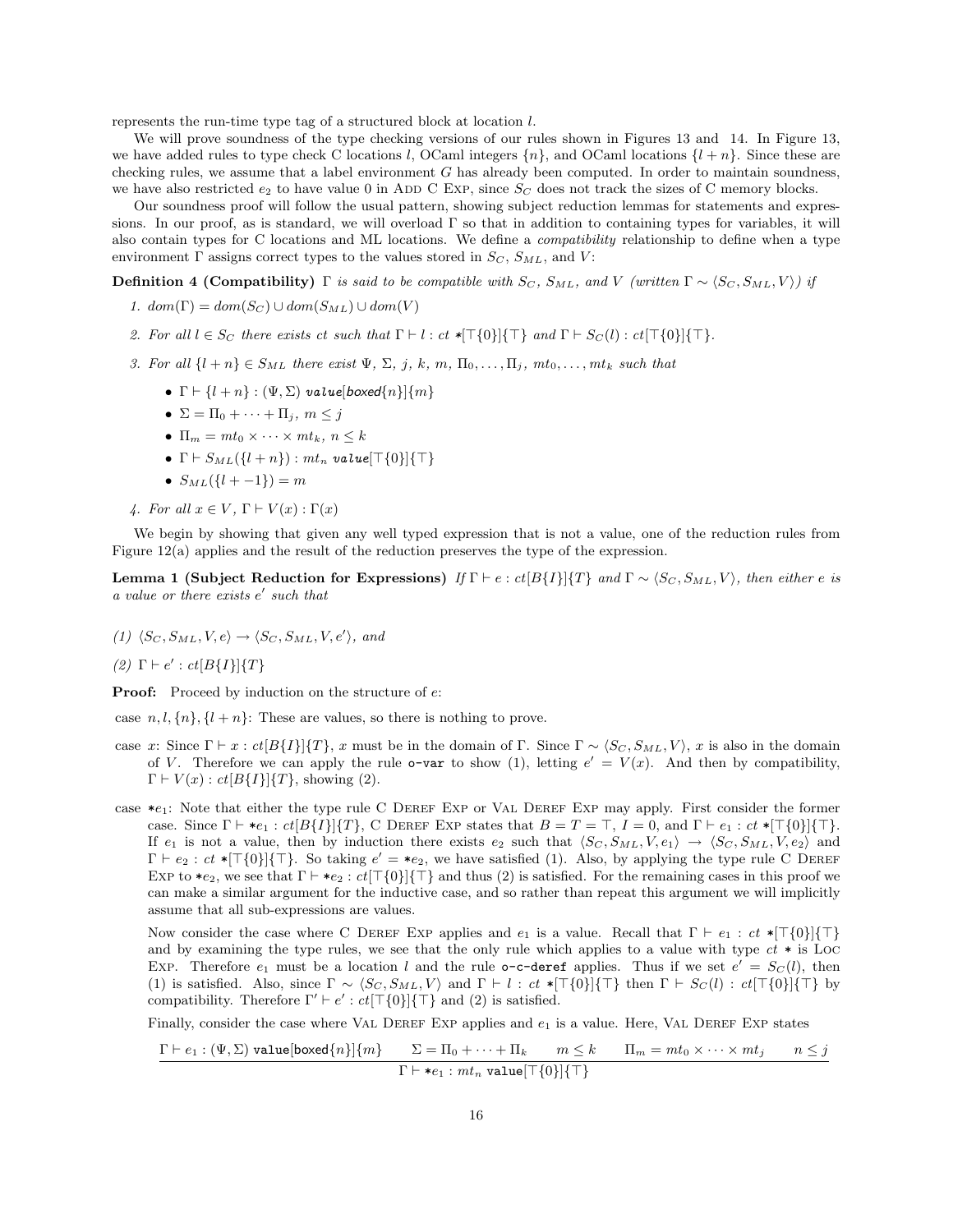$$
\begin{array}{llllll} \text{(o-var)} & \langle S_C, S_{ML}, V, R[x] \rangle & \rightarrow & \langle S_C, S_{ML}, V, R[v] \rangle & V(x) = v \\ \text{(o-m1-add)} & \langle S_C, S_{ML}, V, R[\{l+n_1\}+_{p}n_2] \rangle & \rightarrow & \langle S_C, S_{ML}, V, R[\{l+n\}]\rangle & n = n_1 + n_2 \\ \text{(o-c-add)} & \langle S_C, S_{ML}, V, R[l+p 0] \rangle & \rightarrow & \langle S_C, S_{ML}, V, R[l] \rangle & n = n_1 + n_2 \\ \text{(o-c-deret)} & \langle S_C, S_{ML}, V, R[*1] \rangle & \rightarrow & \langle S_C, S_{ML}, V, R[v] \rangle & S_C(l) = v \\ \text{(o-m1-deret)} & \langle S_C, S_{ML}, V, R[*\{l+n\}]\rangle & \rightarrow & \langle S_C, S_{ML}, V, R[v] \rangle & S_{ML}(\{l+n\}) = v \\ \text{(o-ap)} & \langle S_C, S_{ML}, V, R[n_1 \text{ aop } n_2] \rangle & \rightarrow & \langle S_C, S_{ML}, V, R[n] \rangle & n = n_1 \text{ aop } n_2 \\ \text{(o-valint)} & \langle S_C, S_{ML}, V, R[\text{Val-int } n] \rangle & \rightarrow & \langle S_C, S_{ML}, V, R[n] \rangle & n = n_1 \text{ aop } n_2 \\ \text{(o-intval)} & \langle S_C, S_{ML}, V, R[\text{Int-val } \{n\}]\rangle & \rightarrow & \langle S_C, S_{ML}, V, R[n] \rangle \end{array}
$$

(a) Small-step Semantics for Expressions

| $(o$ -label $)$      | $\langle S_C, S_{ML}, V, L: s; s' \rangle$                                           |                   | $\rightarrow \langle S_C, S_{ML}, V, s; s' \rangle$                               |
|----------------------|--------------------------------------------------------------------------------------|-------------------|-----------------------------------------------------------------------------------|
| $($ o-goto $)$       | $\langle S_C, S_{ML}, V, go to L; s \rangle$                                         |                   | $\rightarrow \langle S_C, S_{ML}, V, D(L) \rangle$                                |
| $(o-c-assign)$       | $\langle S_C, S_{ML}, V, * (l +_p 0) := v; s \rangle$                                | $\longrightarrow$ | $\langle S_C[l \mapsto v], S_{ML}, V, s \rangle$                                  |
| $(o-m1-assign)$      | $\langle S_C, S_{ML}, V, *(\lbrace l+n \rbrace) := v; s \rangle$                     | $\longrightarrow$ | $\langle S_C, S_{ML}[\{l+n\} \mapsto v], V, s \rangle$                            |
| $(o$ -var-assign $)$ | $\langle S_C, S_{ML}, V, x := v; s \rangle$                                          |                   | $\rightarrow \langle S_C, S_{ML}, V[x \mapsto v], s \rangle$                      |
| $(o-if)$             | $\langle S_C, S_{ML}, V$ , if <i>n</i> then $L; s \rangle$                           | $\longrightarrow$ | $\langle S_C, S_{ML}, V, D(L) \rangle$<br>if $n \neq 0$                           |
| $(o-if2)$            | $\langle S_C, S_{ML}, V$ , if n then $L; s \rangle$                                  | $\longrightarrow$ | $\langle S_C, S_{ML}, V, s \rangle$<br>if $n=0$                                   |
| $(o-ifsum)$          | $\langle S_C, S_{ML}, V, \texttt{if\_sum\_tag}(x) == n \texttt{ then } L; s \rangle$ | $\longrightarrow$ | $\langle S_C, S_{ML}, V, D(L) \rangle$<br>if $(S_{ML}(\{l + -1\})) = n$           |
|                      |                                                                                      |                   | $V(x) = \{l+0\}$                                                                  |
| $(o-ifsum2)$         | $\langle S_C, S_{ML}, V, \texttt{if\_sum\_tag}(x) == n \texttt{ then } L; s \rangle$ |                   | if $(S_{ML}({l + -1}) \neq n)$<br>$\rightarrow \langle S_C, S_{ML}, V, s \rangle$ |
|                      |                                                                                      |                   | $V(x) = \{l + 0\}$                                                                |
| $(o-ifi)$            | $\langle S_C, S_{ML}, V, \texttt{if-int-tag}(x) == n_2 \texttt{ then } L; s \rangle$ | $\longrightarrow$ | if $n_1 = n_2$ $V(x) = \{n_1\}$<br>$\langle S_C, S_{ML}, V, D(L) \rangle$         |
| $(o-ifi2)$           | $\langle S_C, S_{ML}, V, \texttt{if-int-tag}(x) == n_2 \texttt{ then } L; s \rangle$ | $\longrightarrow$ | if $n_1 \neq n_2$ $V(x) = \{n_1\}$<br>$\langle S_C, S_{ML}, V, s \rangle$         |
| $(o-iflong)$         | $\langle S_C, S_{ML}, V, \text{if\_unboxed}(x) \text{ then } L; s \rangle$           | $\longrightarrow$ | $\langle S_C, S_{ML}, V, D(L) \rangle$<br>$V(x) = \{n\}$                          |
| $(o-iflong2)$        | $\langle S_C, S_{ML}, V, \text{if\_unboxed}(x) \text{ then } L; s \rangle$           | $\longrightarrow$ | $V(x) = \{l+0\}$<br>$\langle S_C, S_{ML}, V, s \rangle$                           |

(b) Small-step Semantics for Statements



Since  $e_1$  has a boxed value type, it must be an ML location  $\{l + n\}$  by the ML Loc Exp type rule. By compatibility,  $\{l + n\} \in dom(S_{ML})$ , and hence the rule **o-ml-deref** applies. Setting  $e' = S_{ML}(\{l + n\})$ , (1) is satisfied. Also by compatibility,  $S_{ML}({l + -1}) = m$  and  $\Gamma \vdash S_{ML}({l + n})$ :  $mt_n$  value[ $\top{0}$ ]{ $\top$ }, and thus (2) is satisfied.

case  $e_1 +_p e_2$ : Here, the either ADD C Exp or ADD VAL Exp may apply. In the former case, we see that Γ  $\vdash$  $e_1 : ct *[\top{0}] {\top}$  and  $\Gamma \vdash e_2 : int[\top{0}] {\{0\}}$ . Therefore by inspecting the type rules, the only value with a pointer type is a location l and thus  $e_1 = l$  and similarly,  $e_2 = 0$ . Therefore the rule o-c-add applies and  $\langle S_C, S_{ML}, V, e_1 +_p e_2 \rangle \rightarrow \langle S_C, S_{ML}, V, l \rangle$  and thus we have satisfied (1). Also, by ADD C Exp,  $\Gamma \vdash l$ :  $ct *[T{0}]$ { $T$ } and thus we have satisfied (2).

Now assume that ADD VAL EXP applies. Therefore,  $\Gamma \vdash e_1 : (\Psi, \Sigma)$ [boxed $\{n\}\$  $\{n_1\}$  and  $\Gamma \vdash e_2 : \text{int}[\top\{0\}]\{m\}$ . By examining the type rules, the only value with a boxed type is an ML location, so  $e_1$  must be of the form  ${l + n}$ . Similarly,  $e_2$  must be an integer m. Therefore the rule **o-ml-add** applies and  $\langle Sc, S_{ML}, V, e_1 +_p e_2 \rangle \rightarrow$  $\langle S_C, S_{ML}, V, \{l + n'\}\rangle$  where  $n' = n + m$  and we have satisfied (1). By again examining the type rules, we see that  $\Gamma \vdash \{l + n'\} : (\Psi, \Sigma)$ [boxed $\{n'\}$ ] $\{n_1\}$  and thus (2) is satisfied.

case  $e_1$  aop  $e_2$ : By examining the type rules, we see that the only rule that applies is AOP Exp and thus Γ  $\vdash$  $e_1$  aop  $e_2$ : int $[\mathcal{T}{0}]\{T\}$ ,  $\Gamma \vdash e_1$ : int $[\mathcal{T}{0}]\{T_1\}$  and  $\Gamma \vdash e_2$ : int $[\mathcal{T}{0}]\{T_2\}$  where  $T = T_1$  aop  $T_2$ . By again looking at the type rules, we see that the only values which have type int are integer values by Int Exp, therefore  $e_1$  and  $e_2$  must be some values  $n_1$  and  $n_2$ , respectively, with  $n_1 \sqsubseteq T_1$  and  $n_2 \sqsubseteq T_2$ . Thus the rule **o-aop** applies and we can let  $e' = n$  where  $n = n_1$  aop  $n_2$  and (1) is satisfied. Also, the rule INT EXP again applies since  $n \sqsubseteq T$  and thus  $\Gamma \vdash n : \text{int}[\top\{0\}]\{T\}$  and (2) is satisfied.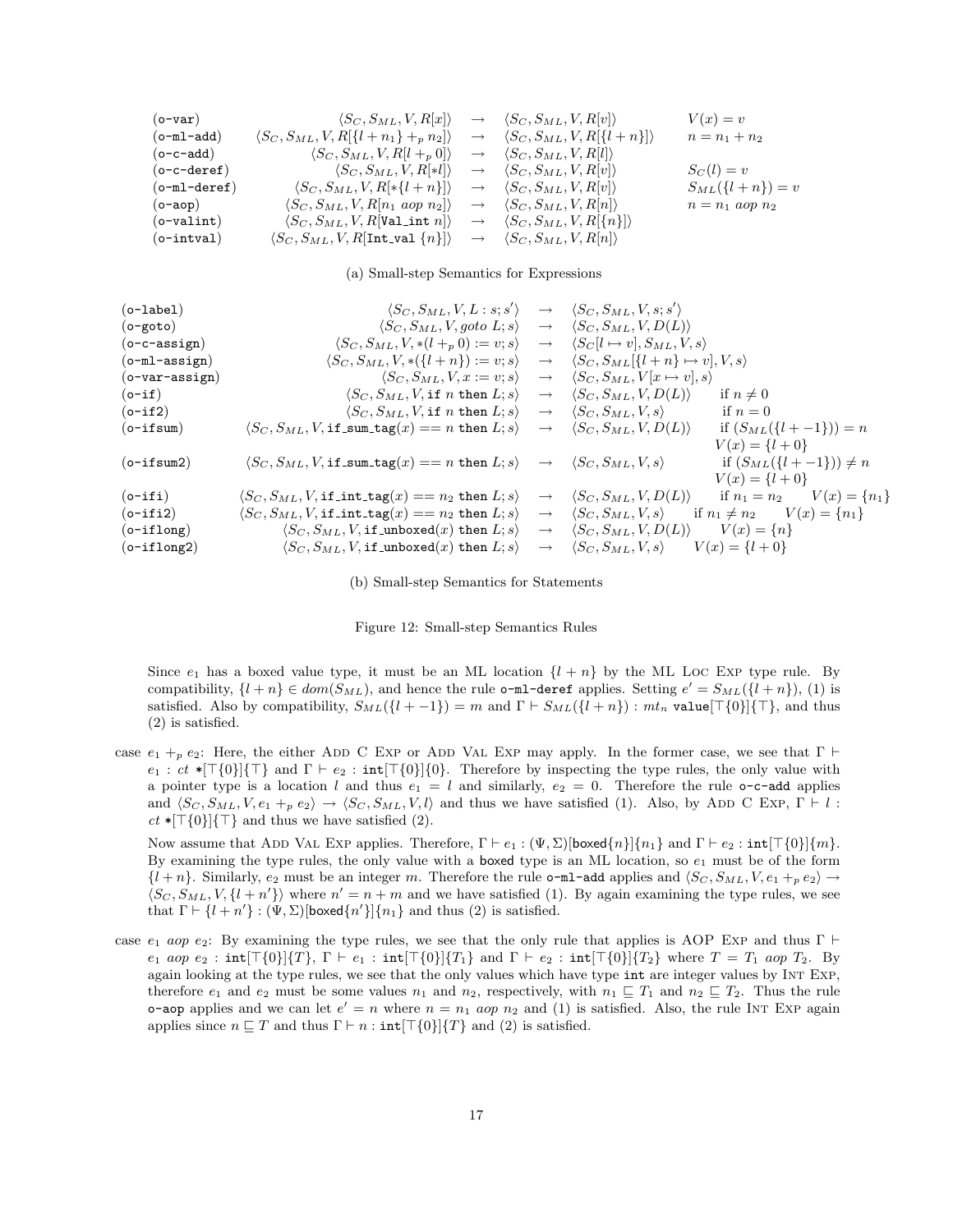$$
\frac{\ln \text{Exp}}{\ln \text{F}} = \frac{\ln \text{Exp}}{\ln \text{F}} = \frac{\ln \text{Exp}}{\ln \text{F}} = \frac{\ln \text{Exp}}{\ln \text{F}} = \frac{\ln \text{Exp}}{\ln \text{F}} = \frac{\ln \text{Exp}}{\ln \text{F}} = \frac{\ln \text{Exp}}{\ln \text{F}} = \frac{\ln \text{Exp}}{\ln \text{F}} = \frac{\ln \text{Exp}}{\ln \text{F}} = \frac{\ln \text{Exp}}{\ln \text{F}} = \frac{\ln \text{Exp}}{\ln \text{F}} = \frac{\ln \text{Exp}}{\ln \text{F}} = \frac{\ln \text{Exp}}{\ln \text{F}} = \frac{\ln \text{Exp}}{\ln \text{F}} = \frac{\ln \text{Exp}}{\ln \text{F}} = \frac{\ln \text{Exp}}{\ln \text{F}} = \frac{\ln \text{Exp}}{\ln \text{F}} = \frac{\ln \text{Exp}}{\ln \text{F}} = \frac{\ln \text{Exp}}{\ln \text{F}} = \frac{\ln \text{Exp}}{\ln \text{F}} = \frac{\ln \text{Exp}}{\ln \text{F}} = \frac{\ln \text{Exp}}{\ln \text{F}} = \frac{\ln \text{Exp}}{\ln \text{F}} = \frac{\ln \text{Exp}}{\ln \text{F}} = \frac{\ln \text{Exp}}{\ln \text{F}} = \frac{\ln \text{Exp}}{\ln \text{F}} = \frac{\ln \text{Exp}}{\ln \text{F}} = \frac{\ln \text{Exp}}{\ln \text{F}} = \frac{\ln \text{Exp}}{\ln \text{F}} = \frac{\ln \text{Exp}}{\ln \text{F}} = \frac{\ln \text{Exp}}{\ln \text{F}} = \frac{\ln \text{Exp}}{\ln \text{F}} = \frac{\ln \text{Exp}}{\ln \text{F}} = \frac{\ln \text{Exp}}{\ln \text{F}} = \frac{\ln \text{Exp}}{\ln \text{F}} = \frac{\ln \text{Exp}}{\ln \text{F}} = \frac{\ln \text{Exp}}{\ln \text{F}} = \frac{\ln \text{Exp}}{\ln \text{F}} = \frac{\ln \text{Exp}}{\ln \text{F}} = \frac{\ln \text{Exp}}{\ln \text{F}} = \frac{\ln \text{Exp}}{\ln \text{F}} = \frac{\ln \text{Exp}}{\ln \text{F}} = \frac{\ln \text{Exp}}{\ln \text{F}} = \frac{\ln \text{Exp}}{\ln \text{F}} = \frac{\ln \text{Exp}}{\ln
$$

Figure 13: Type Checking Rules for C Expressions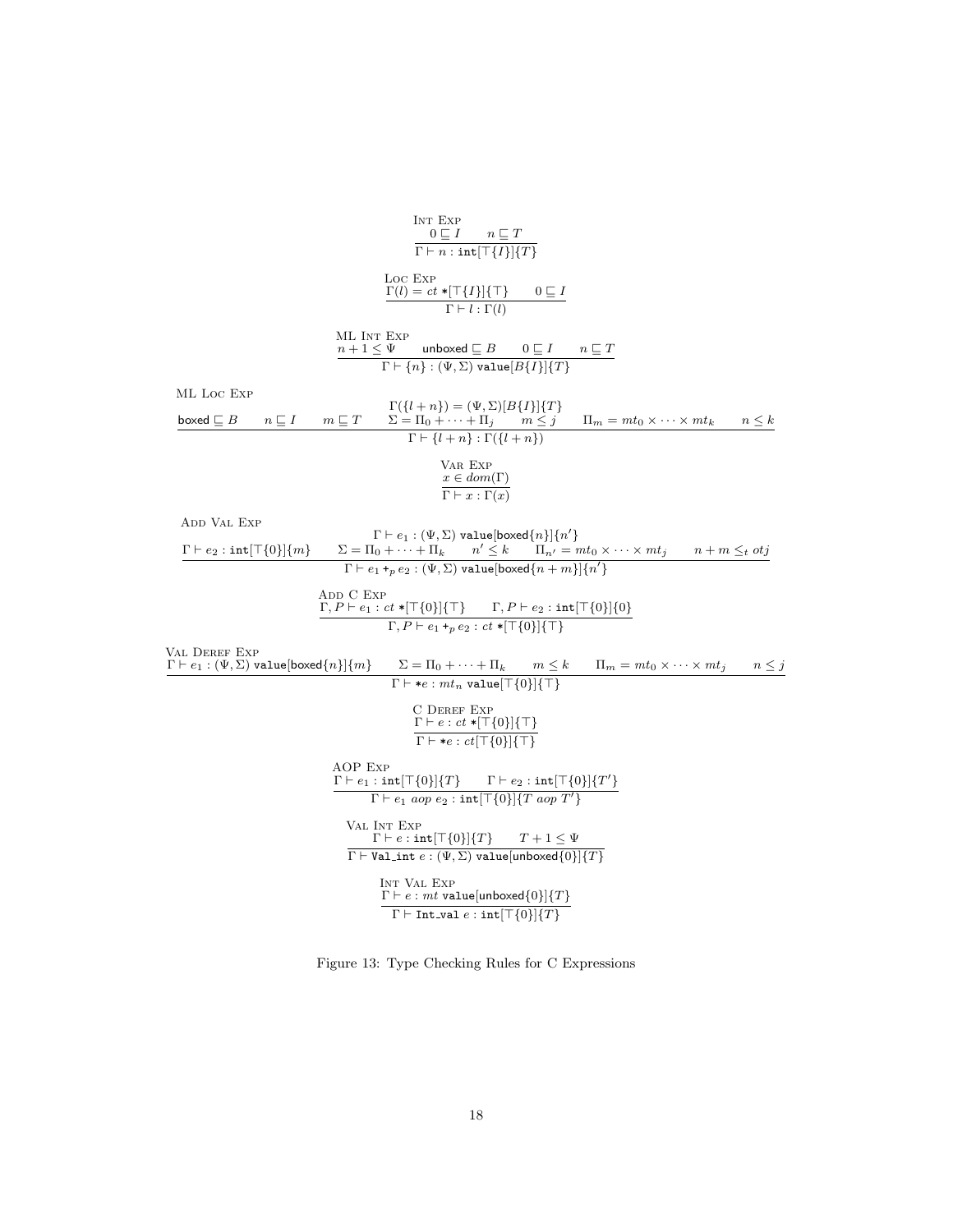

Figure 14: Type Checking Rules for C Statements

case Val int  $e_1$ : By inspecting the type rules, we see that the only rule that applies is VAL INT EXP:

 $\Gamma \vdash e_1 : \texttt{int}[\top \{0\}]\{T\} \qquad T+1 \leq \Psi$  $\Gamma \vdash \mathtt{Val\_int}\; e_1 : (\Psi, \Sigma)$  value[unboxed $\{0\}]\{T\}$ 

Therefore since  $e_1$  is a value, it must be some number n with  $n \sqsubseteq T$  by INT EXP. Thus the rule o-valint applies with  $e' = \{n\}$  and (1) is satisfied. If T is T, then  $\Psi$  must be  $\infty$  and we can show  $\Gamma \vdash \{n\}$ :  $(\infty, \Sigma)$  value[unboxed{0}]{ $\top$ } by ML INT EXP. If T is some number m then INT EXP states that  $n = m$ . Therefore we can show  $\Gamma \vdash \{n\} : (\Psi, \Sigma)$  value[unboxed{0}]{n} by ML INT EXP. Note that T can not be  $\bot$ since it is a value. Therefore we have exhausted all cases for  $T$  and  $(2)$  is satisfied.

case Int val  $e_1$ : By inspecting the type rules, we see that the only rule that applies is INT VAL Exp:

$$
\frac{\Gamma \vdash e_1 : mt \text{ value}[unboxed{0}]{T}}{\Gamma \vdash \text{Int\_val } e_1 : \text{int}[\top\{0\}]{T}
$$

Since  $e_1$  is a value, it must have the form  $\{n\}$  by ML INT EXP. Therefore the rule **o-intval** applies and setting  $e' = n$  satisfies (1). If  $T = \top$  then clearly  $\Gamma \vdash n : \text{int}[\top\{0\}]\{\top\}$  by INT EXP. If  $T = m$  then ML INT EXP states that  $n = m$  and thus  $\Gamma \vdash n : \text{int}[\top\{0\}]\{n\}$ . Note that T can not be  $\bot$  since it is a value. Therefore we have exhausted all cases for  $T$  and  $(2)$  is satisfied.

 $\Box$ 

We next show subject reduction for statements. Recall that typing judgments for statements include label environments G. Thus we introduce a notion of compatibility of G with our statement store D, similar to the  $\sim$  relation defined above:

**Definition 5 (L-Compatibility)** A statement store  $D$  is said to L-compatible with a label environment  $G$ , written  $D \sim_L G$ , if for all  $L \in D$  there exists  $\Gamma$  such that  $G(L), G \vdash D(L), \Gamma$ .

As we said above, whenever we branch to a label L, the next statement to be evaluated is  $D(L)$ . This is only valid if the statement to which  $D$  maps  $L$  is a labeled statement. Formally:

**Definition 6 (Well Formedness of D)** D is said to be well formed if for all  $L \in D$ ,  $D(L)$  is a statement of the form  $L : s$ .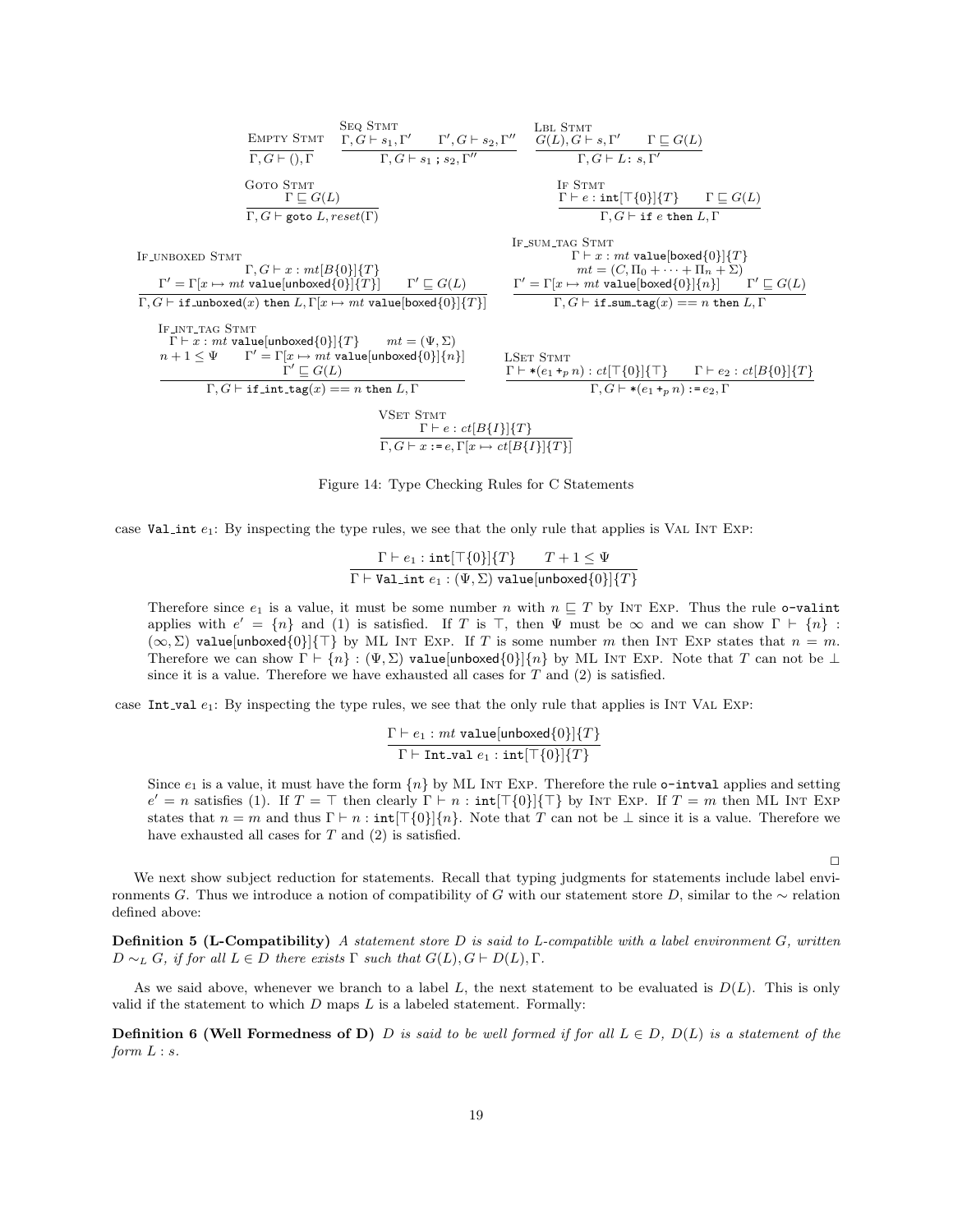Recall from Section 3.3.2 that we define  $\Gamma \subseteq \Gamma'$  if  $\Gamma(x) \subseteq \Gamma'(x)$  for all  $x \in dom(\Gamma) \cup dom(\Gamma')$ . Since compatibility is an important property to preserve in our subject reduction lemma for statements, we first present a result that shows that store compatibility follows this relation.

**Lemma 2** If  $\Gamma_1 \sqsubseteq \Gamma_2$  and  $\Gamma_1 \sim \langle S_C, S_{ML}, V \rangle$  then  $\Gamma_2 \sim \langle S_C, S_{ML}, V \rangle$ 

**Proof:** Let  $l \in dom(S_C)$ . Then by compatibility, there exists ct such that  $\Gamma_1 \vdash S_C(l) : ct[\top\{0\}]\{\top\}$ . Since  $\Gamma_1 \sqsubseteq \Gamma_2$ , then  $\Gamma_2 \vdash S_C(l) : ct[\top\{I\}]\{\top\}$  where  $0 \sqsubseteq I$ . Since  $S_C$  maps locations to values,  $S_C(l)$  could be one of n, l,  $\{n\}$ , or  ${l + n}$ . By examining the type rules, we see that INT EXP, LOC EXP, and ML INT EXP can assign  $I = 0$  in the first three cases. Therefore consider when  $S_C(l) = \{l' + n\}$ . Since  $\Gamma_1 \vdash \{l' + n\} : ct[\top\{0\}]\{\top\}$ , then  $n = 0$  by ML Loc EXP. Therefore  $\Gamma_2 \vdash \{l' + 0\} : ct[\top\{0\}]\{\top\}$  by ML LOC EXP. Thus  $\Gamma_2$  is compatible with  $S_C$ .

Let  $\{l + n\} \in dom(S_{ML})$ . Then by compatibility, there exists ct such that  $\Gamma_1 \vdash S_{ML}(\{l + n\}) : ct[\top{0}]\{\top\}.$ Since  $\Gamma_1 \subseteq \Gamma_2$ , then  $\Gamma_2 \vdash S_{ML}(\{l + n\}) : ct[\top\{I\}](\top)$  where  $0 \sqsubseteq I$ . Since  $S_{ML}$  maps locations to values,  $I = 0$  by a parallel argument to the above case and thus  $\Gamma_2 \vdash S_{ML}(\{l + n\}) : ct[\top\{0\}]\{\top\}$ . Since  $\Gamma_1$  and  $\Gamma_2$  only differ in the tags which they assign  $\{l + n\}$  and not the ct type, we see that  $\Gamma_2$  trivially satisfies the remaining compatibility requirements with  $S_{ML}$ .

Finally, let  $x \in dom(V)$ . Since  $\Gamma_1$  is compatible with V, there exists  $ct, B, I, T$  such that  $\Gamma_1 \vdash x : ct[B\{I\}|\{T\})$ and  $\Gamma_1 \vdash V(x) : ct[B\{I\}]\{T\}$ . Since  $\Gamma_1 \sqsubseteq \Gamma_2$ ,  $\Gamma_2 \vdash x : ct[B'\{I'\}]\{T'\}$  where  $B \sqsubseteq B'$ ,  $I \sqsubseteq I'$ , and  $T \sqsubseteq T'$ . Since V maps variables to values,  $V(x)$  must be one of n,  $\{n\}$ , l, or  $\{l + n\}$ . If  $V(x) = n$ , then INT EXP applies and  $B = B' = \top$ . Since  $I \sqsubseteq I'$  and  $0 \sqsubseteq I$ , then  $0 \sqsubseteq I'$ . Similarly, since  $T \sqsubseteq T'$  and  $n \sqsubseteq T$  then  $n \sqsubseteq T'$ . Therefore INT EXP again applies and we see that  $\Gamma_2$  will assign a compatible type. If  $V(x) = l$ , then LOC EXP applies and  $B = B' = T = T' = T$ . Since  $0 \sqsubseteq I$  and  $I \sqsubseteq I'$ , then  $0 \sqsubseteq I'$  and thus  $\Gamma_2$  will again assign a compatible type in this case. If  $V(x) = \{n\}$  then ML INT EXP applies and since unboxed  $\subseteq B$  and  $B \subseteq B'$ , then unboxed  $\subseteq B'$ . Similarly  $0 \subseteq I'$  and  $n \subseteq T'$  and thus  $\Gamma_2$  will assign a compatible type. Finally, if  $V(x) = \{l + n\}$ , then since boxed  $\subseteq B$  and  $B \sqsubseteq B'$ , then boxed  $\sqsubseteq B'$ . Similarly  $0 \sqsubseteq I'$  and  $n \sqsubseteq T'$ . Thus in all cases  $\Gamma_2$  will assign a compatible type to  $V(x)$ .  $\Box$ 

Several of our statements given in Figure 10 contain a label L which the program may branch to. Therefore we first present a lemma for this common case:

**Lemma 3** If  $\Gamma_1 \sim \langle S_C, S_{ML}, V \rangle$ , D  $\sim_L G$ , D is well formed, and  $\Gamma_1 \subseteq G(L)$ , then for any statement s such that  $\Gamma_1, G \vdash s, \Gamma_2$  and

 $\langle S_C, S_{ML}, V, s \rangle \rightarrow \langle S_C', S_{ML}', V', D(L) \rangle$ 

there exist  $\Gamma_3$ , s' such that

- $(I) \langle S_C, S_{ML}, V, s \rangle \rightarrow \langle S_C, S_{ML}, V, L : s' \rangle,$
- (II)  $G(L) \sim \langle S_C, S_{ML}, V \rangle$ , and
- (III)  $G(L)$ ,  $G \vdash L : s'$ ,  $\Gamma_3$

**Proof:** Since  $D$  is well formed, there exists  $s'$  such that

$$
\langle S_C, S_{ML}, V, s \rangle \rightarrow \langle S_C, S_{ML}, V, L : s' \rangle
$$

thus showing (I). Also, since  $D \sim_L G$ , there exists  $\Gamma_3$  such that  $G(L)$ ,  $G \vdash L : s'$ ,  $\Gamma_3$  satisfying (II). Since  $\Gamma_1 \sqsubseteq G(L)$ then by Lemma 2,  $G(L) \sim \langle S_C, S_{ML}, V \rangle$ . (3).

Finally, we show subject reduction for statements. All of our statements will be reduced in one of three ways which correspond to the three possible conclusions below. Either the statement contains a sub-expression which can be reduced, the statement is part of a sequence  $s_1; s_2$  and reduces to the second statement, or the statement makes a branch to a label. Note that certain statements may support more than one conclusion (if a sequence contains a label statement), which is allowed since we only require at least one conclusion to hold. Each conclusion is similar in that it ensures that at every step of the program: (a) it is possible to take a step, (b) the stores are still compatible with the type environments at that step, and (c) the new statement is still well typed.

Lemma 4 (Subject Reduction for Statements) If s is a statement,  $\Gamma_1$ ,  $G \vdash s$ ,  $\Gamma_2$ ,  $\Gamma_1 \sim \langle S_C, S_{ML}, V \rangle$ ,  $D \sim_L G$ , and D is well formed then either  $s = ()$  or  $s = s_1; s_2$  and one of the following must hold:

- (1) There exist  $\Gamma'_1$ ,  $s'_1$  such that
	- (a)  $\langle S_C, S_{ML}, V, s_1; s_2 \rangle \rightarrow \langle S_C, S_{ML}, V, s_1'; s_2 \rangle$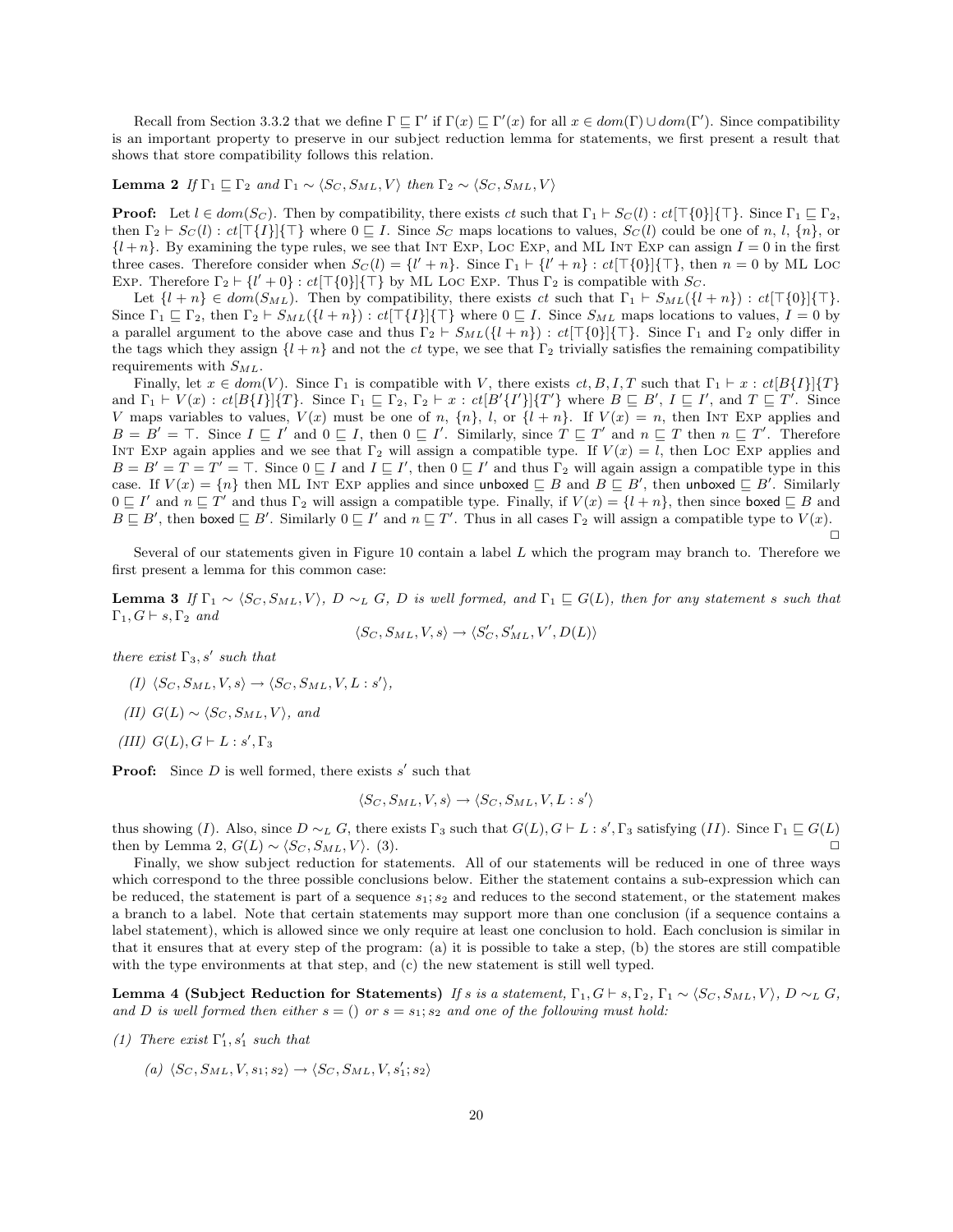(b)  $\Gamma'_1 \sim \langle S_C, S_{ML}, V \rangle$ 

(c)  $\Gamma_1', G \vdash s_1'; s_2, \Gamma_2$ 

- (2) There exist  $\Gamma'_1, S'_C, S'_{ML}, V'$  such that
	- (a)  $\langle S_C, S_{ML}, V, s_1; s_2 \rangle \rightarrow \langle S_C', S_{ML}', V', s_2 \rangle$
	- (b)  $\Gamma'_1 \sim \langle S'_C, S'_{ML}, V' \rangle$
	- (c)  $\Gamma_1', G \vdash s_2, \Gamma_2$
- (3) There exist  $\Gamma_4$ ,  $s_3$  such that
	- (a)  $\langle S_C, S_{ML}, V, s_1; s_2 \rangle \rightarrow \langle S_C, S_{ML}, V, L : s_3 \rangle$
	- (b)  $G(L) \sim \langle S_C, S_{ML}, V \rangle$
	- (c)  $G(L)$ ,  $G \vdash L : s_3, \Gamma_4$

**Proof:** By induction on the structure of  $s_1$ :

case  $L: s'$  In this case, the rule o-label applies and thus

$$
\langle S_C, S_{ML}, V, L : s'; s_2 \rangle \rightarrow \langle S_C, S_{ML}, V, s'; s_2 \rangle
$$

and so we are in case (1) and (a) has been satisfied. Further, the type rule LBL STMT applies and thus  $\Gamma_1 \sqsubseteq G(L)$ and

$$
G(L), G \vdash s', \Gamma_2
$$

Thus selecting  $\Gamma'_1 = G(L)$  satisfies (c). Note also that since  $\Gamma_1 \subseteq \Gamma'_1$ ,  $\Gamma'_1 \sim \langle S_C, S_{ML}, V \rangle$  by Lemma 2 and (b) is satisfied.

case goto  $L$  In this case, the rule  $o$ -goto applies and thus

$$
\langle S_C, S_{ML}, V, \text{goto } L; s_2 \rangle \rightarrow \langle S_C', S_{ML}', V', D(L) \rangle
$$

Note also that the type rule GOTO STMT applies and thus  $\Gamma_1 \sqsubseteq G(L)$ . Therefore by Lemma 3 we have shown conclusion (3).

case  $e_1 := e_2$  In this case, we have several sub-cases depending on whether  $e_1$  or  $e_2$  is a value or not and which type rule applies. First consider the case where  $e_2$  is not a value and thus we will show  $(1)$ . Note that either VSET STMT or LSET STMT can apply. First consider the case where the rule VSET STMT applies. Here, there must exist  $ct, B, I, T$  such that  $\Gamma_1 \vdash e_2 : ct[B\{I\}]\{T\}$ . Since  $e_2$  is not a value, Lemma 1 states there exists an  $e'_2$ such that  $\langle S_C, S_{ML}, V, e_2 \rangle \rightarrow \langle S_C, S_{ML}, V, e_2' \rangle$  with  $\Gamma_1 \vdash e_2' : ct[B\{I\}]\{T\}$ . Therefore

$$
\langle S_C, S_{ML}, V, e_1:=e_2;s'\rangle \rightarrow \langle S_C, S_{ML}, V, e_1:=e_2';s'\rangle
$$

and we have satisfied (a). Since  $\Gamma_1 \vdash e_2' : ct[B\{I\}]\{T\}$  then  $\Gamma_1, G \vdash e_1 := e_2'; s', \Gamma_2$  and thus we have shown (b). (1) can also be shown when LSET STMT applies (and  $e_2$  not a value) by a parallel argument.

Now we will consider the cases when  $e_2$  is a value. Note that according to our grammar  $e_1$  can either be of the form x or  $*(e_3 +_p n)$ .

If  $e_1 = x$  then we will show conclusion (2). Here, the rule **o-var-assign** applies and thus

$$
\langle S_C, S_{ML}, V, x := v; s \rangle \rightarrow \langle S_C, S_{ML}, V', s \rangle
$$

where  $V' = V[x \mapsto v]$  and so conclusion (a) is satisfied.

Furthermore, the type rule VSET STMT applies and thus there exist  $ct, B, I, T$  such that  $\Gamma_1 \vdash e_2 : ct[B\{I\}]\{T\}.$ The rule also states that  $\Gamma_1, G \vdash x := e_2, \Gamma'_1$  where  $\Gamma'_1 = \Gamma_1[x \mapsto ct[B\{I\}]\{T\}$ . Therefore  $\Gamma'_1 \vdash V'(x) : \Gamma'_1(x)$ . Since  $S_C$  and  $S_{ML}$  are unchanged, then  $\Gamma'_1 \sim \langle S_C, S_{ML}, V' \rangle$  and we have shown (b).

Recall from our hypothesis that  $\Gamma_1, G \vdash s_1; s_2, \Gamma_2$  and thus  $\Gamma_1, G \vdash x := e_2; s_2, \Gamma_2$ . Here, the type rule SEQ STMT applies and since  $\Gamma_1, G \vdash x := e_2, \Gamma'_1$ , then  $\Gamma'_1, G \vdash s_2, \Gamma_2$  and thus we have shown (c).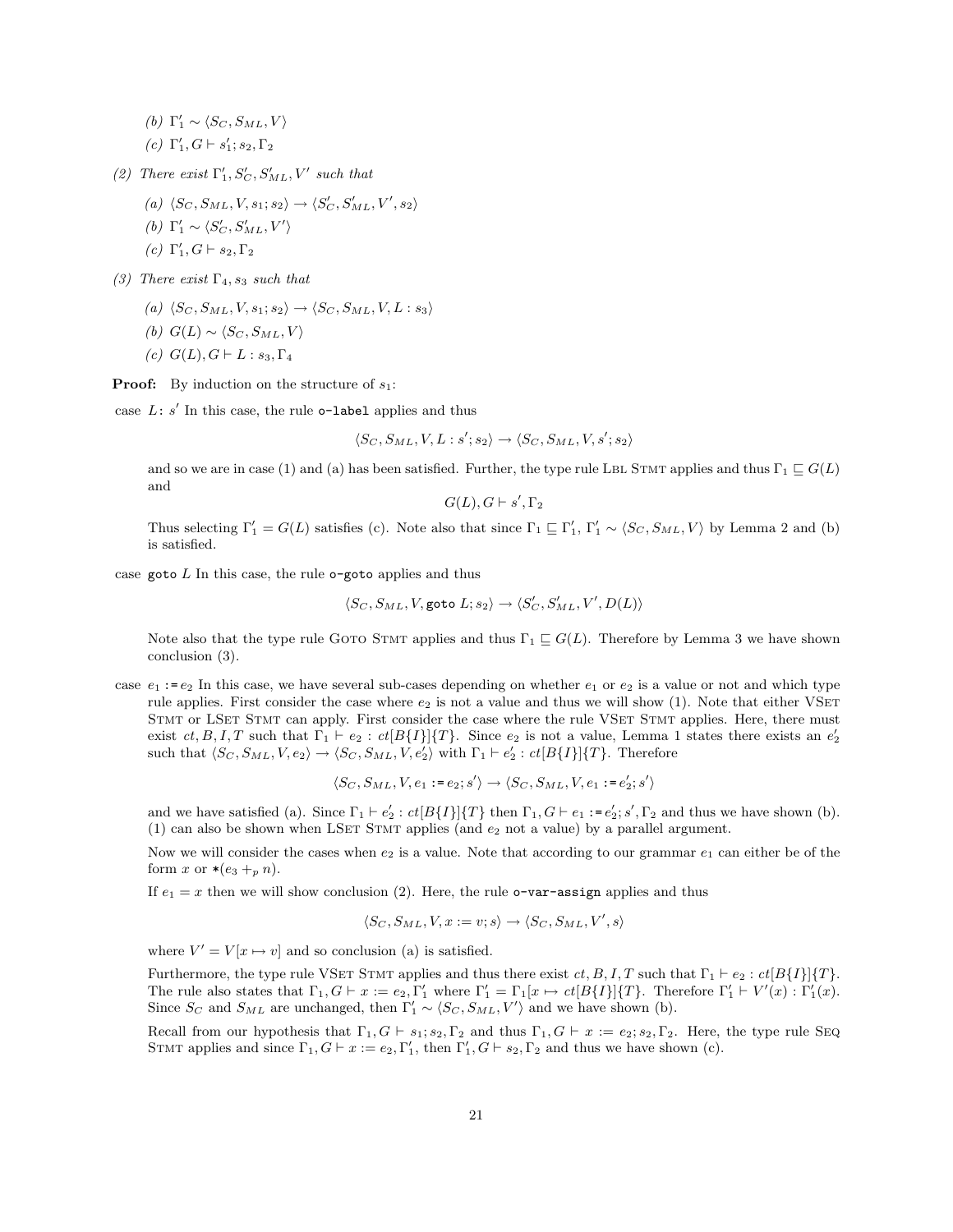Now consider the case where  $e_1$  has the form of  $*(e_3 + p n)$ . If  $e_3$  is not a value, then we can show that (1) holds by a parallel argument to the case where  $e_2$  was not a value. If  $e_3$  is a value, then the rule LSET STMT applies and we will show (2). Recall that LSET STMT states that there exists ct such that  $\Gamma_1 \vdash * (e_3+p n) : ct[\top\{0\}]\top$ . By examining the type rules, we see that either C DEREF EXP or VAL DEREF EXP may apply.

First consider the case when C DEREF EXP applies and therefore  $\Gamma_1 \vdash (e_3 +_p n) : ct *[\top{0}]\{\top\}$ . The only type rule which applies to  $(e_3 +_p n)$  is ADD C EXP and therefore  $\Gamma_1 \vdash e_3 : ct *[\top\{0}\][\top\}$  and  $\Gamma_1 \vdash n : \text{int}[\top\{0}\][0].$ By again examining the type rules, the only value with a C pointer type is a location l and therefore since  $e_3$ is a value,  $e_3 = l$ . Similarly, we see that n must be 0. Therefore the rule  $\circ$ -c-assign applies and thus

$$
\langle S_C, S_{ML}, V, * (l +_p 0) : = e_2; s' \rangle \rightarrow \langle S_C', S_{ML}, V, s' \rangle
$$

where  $S_C' = S_C[l \mapsto e_2]$  and thus we have shown (a). Since  $\Gamma_1 \vdash e_2 : ct[B\{0\}]\{T\}$  then  $\Gamma_1 \vdash e_2 : ct[\top\{0\}]\{\top\}$ . Since  $S_{ML}$  and V are unchanged then  $\Gamma_1 \sim \langle S_c, S_{ML}, V \rangle$  and thus we have shown conclusion (b).

Recall from our hypothesis that  $\Gamma_1, G \vdash s_1; s_2, \Gamma_2$  and thus  $\Gamma_1, G \vdash * (e_3 +_p n) := e_2; s_2, \Gamma_2$ . Here, the type rule SEQ STMT applies and since  $\Gamma_1, G \vdash * (e_3 +_p n) := e_2, \Gamma_1$ , then  $\Gamma_1, G \vdash s_2, \Gamma_2$  and thus we have shown (c), concluding the case where C DEREF EXP applies.

Finally, consider the case where  $e_1$  has the form  $*(e_3 +_p n)$ ,  $e_3$  is a value, and VAL DEREF EXP applies to  $*(e_3 + p n)$ . Here, we will show conclusion (2). Recall type rule VAL DEREF EXP:

$$
\frac{\Gamma_1 \vdash (e_3 +_p n) : (\Psi, \Sigma) \text{ value}[boxed\{n_1\}]\{m\}}{\Gamma_1 \vdash * (e_3 +_p n) : mt_n = mt_0 \times \cdots \times mt_j \qquad n_1 \leq j}
$$
\n
$$
\frac{\Gamma_1 \vdash * (e_3 +_p n) : mt_{n_1} \text{ value}[\top\{0\}]\{\top\}}{\Gamma_1 \vdash * (e_3 +_p n) : mt_{n_1} \text{ value}[\top\{0\}]\{\top\}}
$$

(and thus  $ct = mt_{n_1}$ ). Therefore, by LSET STMT,  $\Gamma_1 \vdash e_2 : mt_{n_1}$  value  $[B\{0\}]\{T\}$ . Note that the only rule which applies to  $(e_3 +_p n)$  in this situation is ADD VAL Exp:

$$
\frac{\Gamma_1 \vdash e_3 : (\Psi, \Sigma) \text{ value}[{\sf boxed}\{n_2\}]\{m\}}{\Gamma_1 \vdash n : \text{int}[\top\{0\}]\{n\}} \qquad \Sigma = \Pi_0 + \dots + \Pi_k \qquad m \le k \qquad \Pi_m = mt_0 \times \dots \times mt_j \qquad n + n_2 \le j
$$
\n
$$
\frac{\Gamma_1 \vdash e_3 \cdot \mu n : (\Psi, \Sigma) \text{ value}[{\sf boxed}\{n_2 + n\}]\{m\}}{\Gamma_1 \vdash e_3 \cdot \mu n : (\Psi, \Sigma) \text{ value}[{\sf boxed}\{n_2 + n\}]\{m\}}
$$

(and note  $n_1 = n + n_2$ ). By again examining the type rules, we see that the only value with an ML pointer type is an ML location, and thus  $e_3 = \{l + n_2\}$ . Therefore the rule **o-ml-assign** applies and thus

$$
\langle S_C, S_{ML}, V, * (e_3 +_p n) : = e_2; s' \rangle \rightarrow \langle S_C, S_{ML}', V, s' \rangle
$$

where  $S'_{ML} = S_{ML}[\lbrace l + n_1 \rbrace \mapsto e_2]$  and thus we have shown (a).

Since  $\Gamma_1 \vdash e_2 : mt_{n_1}[B\{0\}]\{T\}$ , then all of the bullets in requirement (3.) of compatibility are still satisfied except for the fourth. However, Since  $\Gamma_1 \vdash e_2 : ct[B\{0\}]\{T\}$  then clearly  $\Gamma_1 \vdash e_2 : ct[\top\{0\}]\{\top\}$  and thus  $\Gamma_1$  is compatible with  $S'_{ML}$ . Therefore, since S<sub>C</sub> and V have not changed,  $\Gamma_1 \sim \langle S_C, S'_{ML}, V \rangle$  and thus (b) holds.

Recall from our hypothesis that  $\Gamma_1, G \vdash s_1; s_2, \Gamma_2$  and thus  $\Gamma_1, G \vdash * (e_3 +_p n) := e_2; s_2, \Gamma_2$ . Here, the type rule SEQ STMT applies and since  $\Gamma_1, G \vdash * (e_3 +_p n) := e_2, \Gamma_1$ , then  $\Gamma_1, G \vdash s_2, \Gamma_2$  and thus we have shown (c).

case if e then L Note that the type rule If STMT applies and thus  $\Gamma_1 \subseteq G(L)$  and there exists T such that  $\Gamma_1 \vdash e : \text{int}[\top\{0\}]\{T\}$ . If e is not a value, then we are in case (1). By Lemma 1 there exists e' such that  $\Gamma_1 \vdash e' : \texttt{int}[\top\{0\}]\{T\}$  and

$$
\langle S_C, S_{ML}, V, e \rangle \rightarrow \langle S_C, S_{ML}, V, e' \rangle
$$

Therefore  $\Gamma_1, G \vdash \texttt{if } e' \texttt{ then } L, \Gamma_2 \texttt{ and }$ 

$$
\langle S_C, S_{ML}, V, \text{if } e \text{ then } L; s' \rangle \rightarrow \langle S_C, S_{ML}, V, \text{if } e' \text{ then } L; s' \rangle
$$

and thus we have shown conclusion (a). Since  $\Gamma_1 \vdash e'$ :  $\text{int}[\top\{0\}]\{T\}$ , then  $\Gamma_1, G \vdash \text{if } e'$  then  $L; s', \Gamma_1$  which satisfies (c). Since our output environment is unchanged, then clearly (b) is satisfied.

If  $e$  is a value, then by inspecting the type rules, the only values with type int are numbers, so  $e$  must be some number *n*. If  $n \neq 0$  then the rule o-if applies and thus

$$
\langle S_C, S_{ML}, V, \text{if } e \text{ then } L; s' \rangle \rightarrow \langle S_C, S_{ML}, V, D(L) \rangle
$$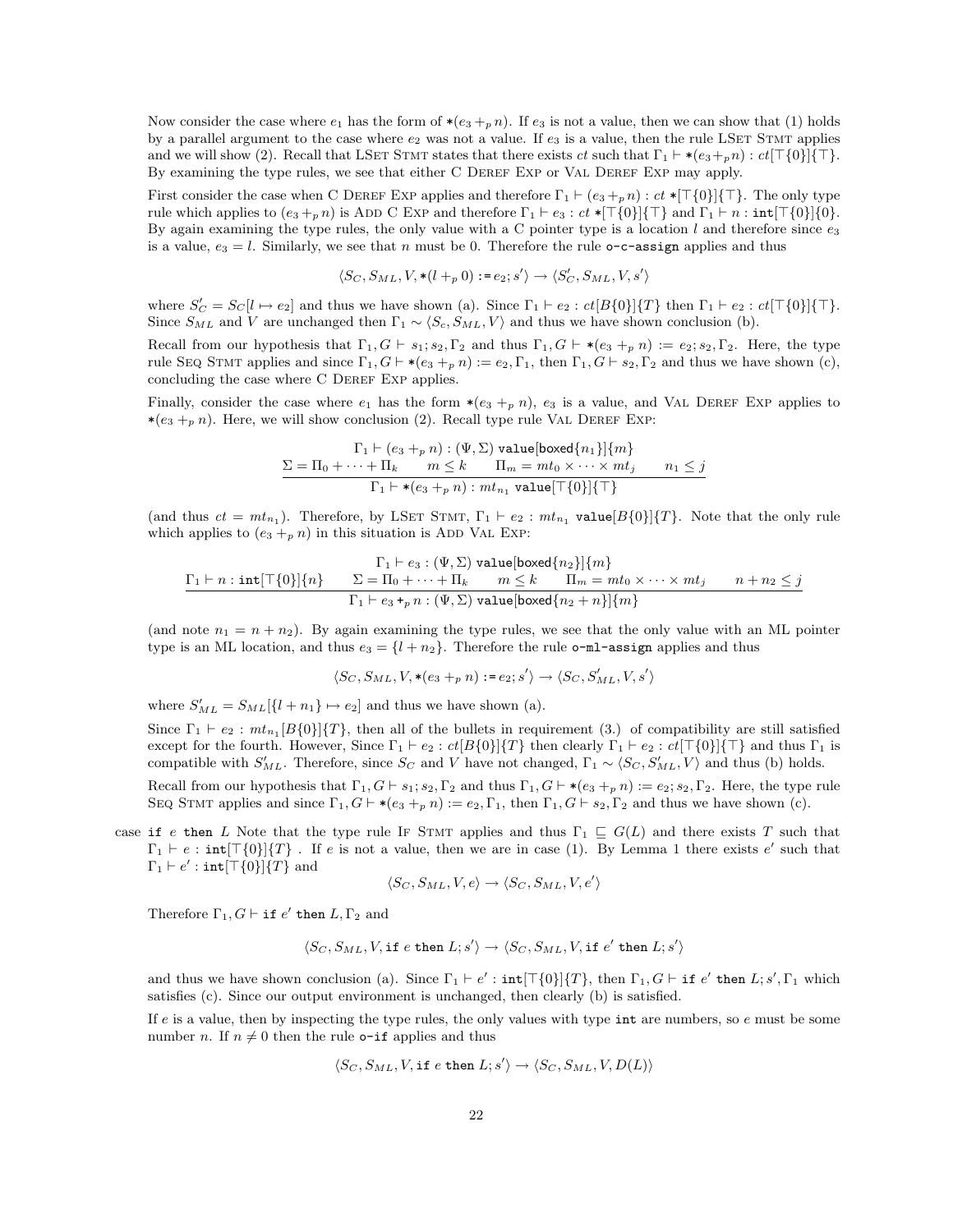Since we have  $\Gamma_1 \sqsubseteq G(L)$  from above, Lemma 3 can be applied and conclusion (3) is satisfied.

If  $n = 0$  then the rule **o-if2** applies and we will show (2). Since **o-if2** applies, then

 $\langle S_C, S_{ML}, V$ , if e then  $L; s' \rangle \rightarrow \langle S_C, S_{ML}, V, s' \rangle$ 

which satisfies (a). Since  $s_1$  has not updated the environment, then (b) holds trivially. Finally, since  $\Gamma_1, G \vdash$  $s_1; s_2, \Gamma_2$ , and  $\Gamma_1, G \vdash$  if e then  $L, \Gamma_1$ , then  $\Gamma_1, G \vdash s_2, \Gamma_2$  by SEQ STMT and thus (2) is satisfied.

case if sum tag(x) == n then L Note that the type rule IF SUM TAG STMT applies and thus  $\Gamma'_1 \subseteq G(L)$ . Also by IF SUM TAG STMT, there exist  $mt, T$  such that  $\Gamma_1 \vdash x : mt$  value[boxed{0}]{T}. Since  $\Gamma_1$  is compatible with V, then  $\Gamma_1 \vdash V(x)$ : mt value[boxed{0}]{T}. Since  $V(x)$  must be value, then by inspecting the type rules, the only values with type mt value [boxed{0}]{T} are ML locations, so  $V(x)$  must be some location  $\{l+0\}$ . Also, note that  $\{l+0\} \in S_{ML}$  and thus  $S_{ML}(\{l+0\}) = m$  by compatibility.

If  $m = n$  then since  $\Gamma'_1 \vdash x : mt$  value[boxed{0}]{ $n$ }, then  $\Gamma'_1 \sim \langle S_C, S_{ML}, V \rangle$ . Also the rule o-ifsum applies and thus

$$
\langle S_C, S_{ML}, V, \text{if\_sum\_tag}(x) == n \text{ then } L; s' \rangle \rightarrow \langle S_C, S_{ML}, V, D(L) \rangle
$$

Since we showed  $\Gamma'_1 \subseteq G(L)$  above and  $\Gamma'_1 \sim \langle S_C, S_{ML}, V \rangle$ , we can apply Lemma 3 and thus conclusion (3) is satisfied.

If  $m \neq n$  then the rule o-ifsum2 applies and thus

$$
\langle S_C, S_{ML}, V, \text{if\_sum\_tag}(x) == n \text{ then } L; s' \rangle \rightarrow \langle S_C, S_{ML}, V, s' \rangle
$$

and (2a) is satisfied. Since  $s_1$  has not updated the environment, compatibility holds trivially and thus (2b) is satisfied. Finally, recall from our hypothesis that  $\Gamma_1, G \vdash s_1; s_2, \Gamma_2$  and thus  $\Gamma_1, G \vdash i\text{f\_sum\_tag}(x) ==$ n then  $L; s_2, \Gamma_2$ . Here, the type rule SEQ STMT applies and since  $\Gamma_1, G \vdash \text{if\_sum\_tag}(x) == n$  then  $L, \Gamma_1$ , then  $\Gamma_1, G \vdash s_2, \Gamma_2$  and thus we have shown (2c).

case if int tag(x) == n then L Note that the type rule IF INT TAG STMT applies and thus  $\Gamma'_1 \subseteq G(L)$  and there exist  $mt, T$  such that  $\Gamma_1 \vdash x : mt$  value[unboxed{0}]{T}. Also  $\Gamma_1 \vdash V(x) : mt$  value[unboxed{0}]{T} by compatibility. Since  $V(x)$  must be a value, then by inspecting the type rules, the only values with type mt value[unboxed $\{0\}$ ] $\{T\}$  are ML numbers, so  $V(x)$  must be some number  $\{m\}$ . If  $n = m$  then since  $\Gamma'_1 \vdash x$ : *mt* value[unboxed $\{0\}$ ] $\{n\}$ , then  $\Gamma'_1 \sim \langle S_C, S_{ML}, V \rangle$ . Also, the rule o-ifi applies and thus

$$
\langle S_C, S_{ML}, V, \text{if} \text{int\_tag}(x) == n \text{ then } L; s' \rangle \rightarrow \langle S_C, S_{ML}, V, D(L) \rangle
$$

Since  $\Gamma'_1 \subseteq G(L)$  and  $\Gamma'_1 \sim \langle S_C, S_{Ml}, V \rangle$ , then we can apply Lemma 3 and thus conclusion (3) is satisfied. If  $n \neq m$  then the rule **o-ifi2** applies and thus

$$
\langle S_C, S_{ML}, V, \text{if} \text{int\_tag}(x) == n \text{ then } L; s' \rangle \rightarrow \langle S_C, S_{ML}, V, s' \rangle
$$

and thus conclusion (2a) is satisfied. Since  $s_1$  has not updated the environment, then conclusion (2b) hold trivially. Finally, recall from our hypothesis that  $\Gamma_1, G \vdash s_1; s_2, \Gamma_2$  and thus  $\Gamma_1, G \vdash \text{if.int-tag}(x) == n$  then L;  $s_2, \Gamma_2$ . Here, the type rule SEQ STMT applies and since  $\Gamma_1, G \vdash \text{if-int-tag}(x) == n$  then  $L, \Gamma_1$ , then  $\Gamma_1, G \vdash s_2, \Gamma_2$  and thus we have shown (2c).

case if unboxed(x) then L Note that the type rule IF UNBOXED STMT applies and thus there exist  $mt, B, T$  such that  $\Gamma_1 \vdash x : mt$  value $[B\{0\}]\{T\}$ . Also,  $\Gamma_1 \vdash V(x) : mt$  value $[B\{0\}]\{T\}$  by compatibility. Since  $V(x)$  must be a value, then by inspecting the type rules, the only values with type  $mt$  value  $[B{0}]\{T\}$  are ML numbers and ML locations. Therefore  $V(x)$  must be either a number  $\{n\}$  or a location  $\{l + 0\}$ . If  $V(x) = \{n\}$  then since  $\Gamma'_1 \vdash x : mt$  value[unboxed{0}]{T} then  $\Gamma'_1$  is compatible with V by the type rule ML INT EXP and thus  $\Gamma'_1 \sim \langle S_C, S_{ML}, V \rangle$ . Also, the rule o-iflong applies and thus

$$
\langle S_C, S_{ML}, V, \text{if\_unboxed}(x) \text{ then } L; s' \rangle \rightarrow \langle S_C, S_{ML}, V, D(L) \rangle
$$